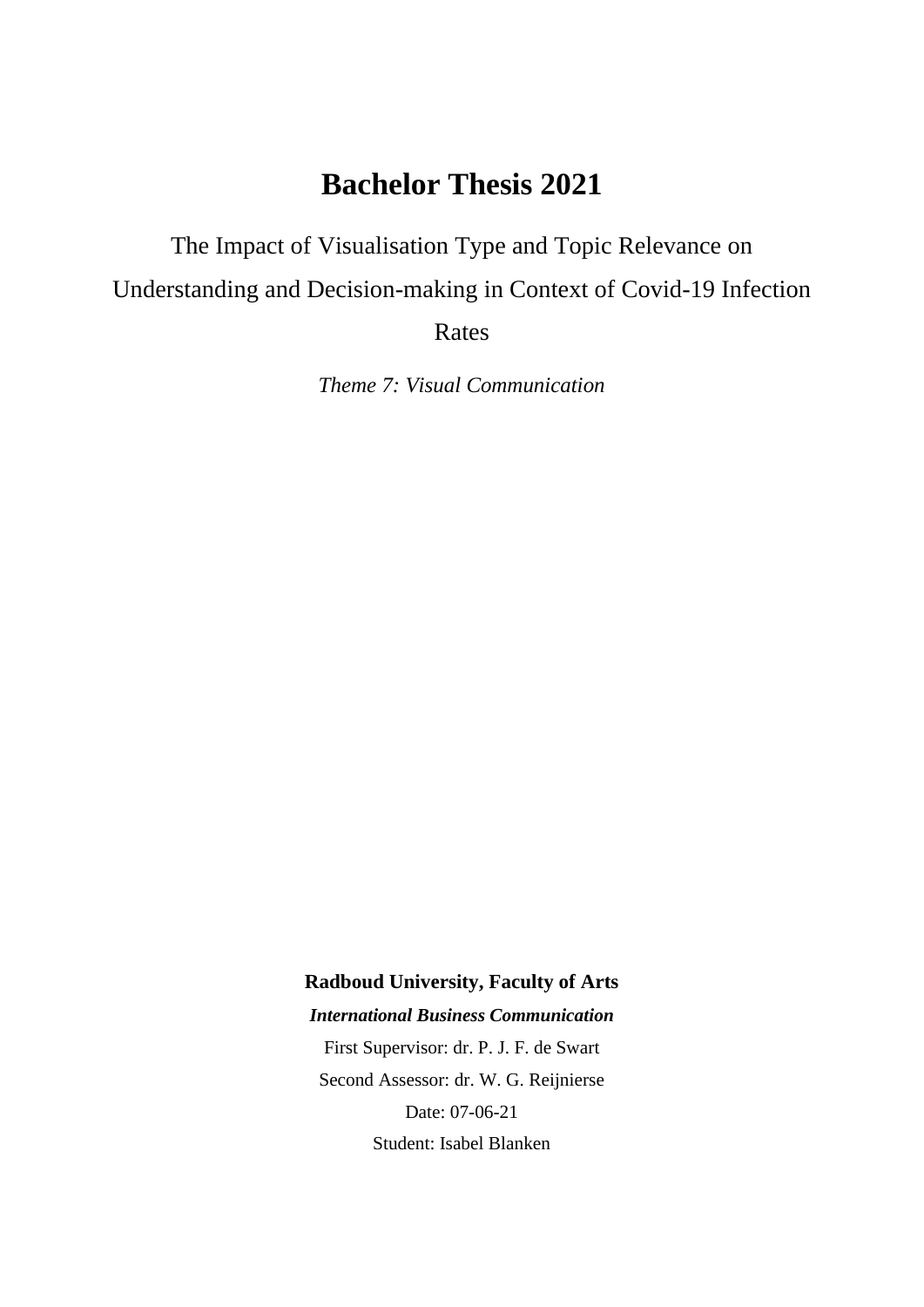#### **Abstract**

Visual representations of data have been of interest in many studies and appear to improve understanding as compared to presenting numbers alone. The way data is visualized can also have an effect on understanding, as well as decision-making. A relatively novel area of interest is the relationship between the topic relevance of the visualisation and understanding and decision-making. Filling this gap and adding to existing literature examining different types of visualisations, the current study aimed to investigate the impact of the same data presented as either stocks or flows and topic relevance (high versus low) on understanding and decision-making. A 2x2 between-subjects design was conducted with 162 participants who lived in the Netherlands using an online Qualtrics questionnaire. Findings revealed that stock graphs were understood better than flow graphs and that stock data led to more extreme decision-making scores. No significant effects were found for topic relevance on understanding, nor on decision-making. The current research project provides implications for data visualisation designers: the way a graph is designed can influence the way the message is perceived in the recipient. Flow graphs should be designed with caution. Albeit a successful manipulation check for topic relevance, the current study did not demonstrate a significant effect of the second independent variable: topic relevance. Future research could investigate topic relevance further and in more detail. All in all, the current research project has contributed to literature about data visualisations and how different formats of the same data can influence understanding and decision-making.

#### **Introduction**

Data is indispensable in the current digital age. Large data sets are collected and analysed for many different purposes: marketing efforts, communicating health risks, communicating economic developments, weather prediction, and so forth. However, how can one be completely certain that the intended message conveyed with data is received correctly in the recipient? It appears that numerical data is not always understood correctly or perceived with the intended purpose. Peters, Västtfjäll, Slovic, Mertz, Mazzocco and Dickert (2006), for instance, found that highly numerate individuals performed better than less numerate participants regarding accurate risk perceptions and probability judgements. Especially for topics such as health risks, correct interpretation and understanding of the provided information is essential. As the general public differs regarding numeracy skills (i.e. "the ability to process basic probability and numerical concepts", Peters et al., 2006, p. 407), risk communication messages should be conveyed in a way that is graspable for multiple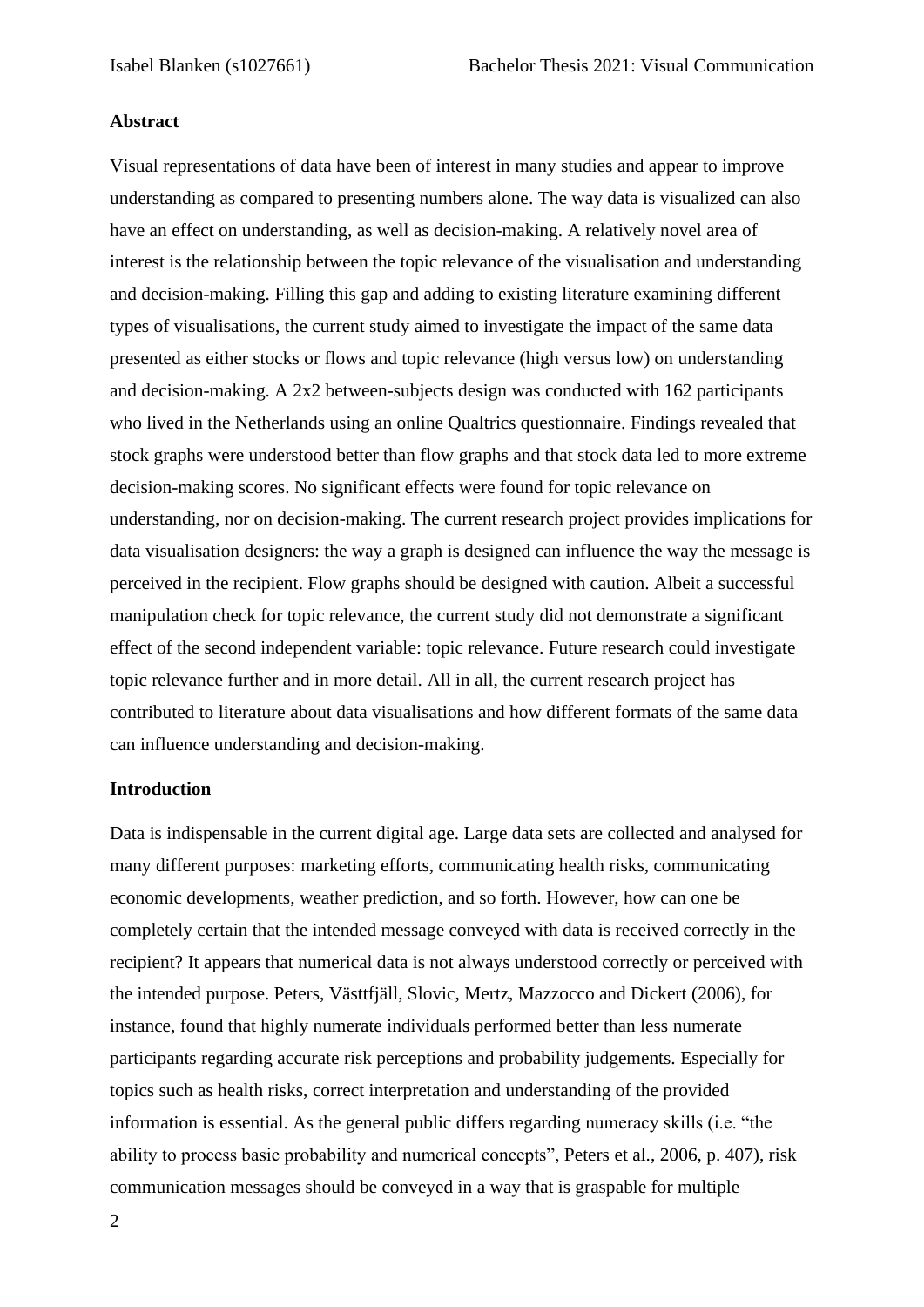audiences.

Multiple studies have shown that adding visual representations of data can improve understanding and interpretation (e.g. Garcia-Retamero & Galesic, 2010; Okan, Stone & Bruine de Bruin, 2018). More specifically, visual aids are especially effective in risk communication, probability and climate contexts (Okan et al., 2018). Garcia-Retamero and Galesic (2010) found that the perceived threat was more accurate when visual aids were added in health risk communication, especially for people with low numeracy. The way in which the visual representation is constructed can also influence performance. When the number of people at risk and people affected were presented in addition to numerical information, risk estimates became more accurate. Increased accuracy of threat perception occurred for both icon arrays and bar charts when added to numerical information (Garcia-Retamero & Galesic, 2010).

So far, it appears that visual representations of data can improve (risk) comprehension and perceptions. There are many types of visual representations, and multiple studies have examined different types of visualisations and tested their impact on understanding, perception and decision-making (see e.g. Garcia-Retamero & Galesic, 2010; Padilla, Creem-Regehr, Hegarty & Stefanucci, 2018; Sun, Li, Bonini & Su, 2012). According to Peebles and Ali (2009), bar and line charts are the most common visual representation in a wide context (ranging from business to education). In their study, they compared three-variable bar and line charts against one another to see whether graph comprehension would differ. They showed that line graph viewers experienced more difficulties in correctly interpreting the data, due to different salient properties in line and bar graphs. However, a proportion of the participants, who were non-experts, had poor skills in graph reading. A follow-up study by Peebles and Ali (2015) using graph experts as participants showed no differences between line and bar charts regarding performance. Another study by Okan et al. (2018) found that graphical risk displays focusing only on the number of affected cases (called "foreground-only" graphs) increased risk perceptions and the avoidance of risks. They manipulated the extent to which the number of people at risk were also salient. When verbal labels were added to both foreground-only and foreground+background graphs, risk understanding improved, whereas absence of labels reduced risk understanding in foreground-only graphs. In this way, these studies have shown that different formats of visually presenting information can lead to different interpretations.

In addition to choosing different types of visualisations, such as line or bar charts, there are also options to present the chosen visualisation type in various ways; one can use absolute numbers in graphs or use relative numbers. A concrete example involves presenting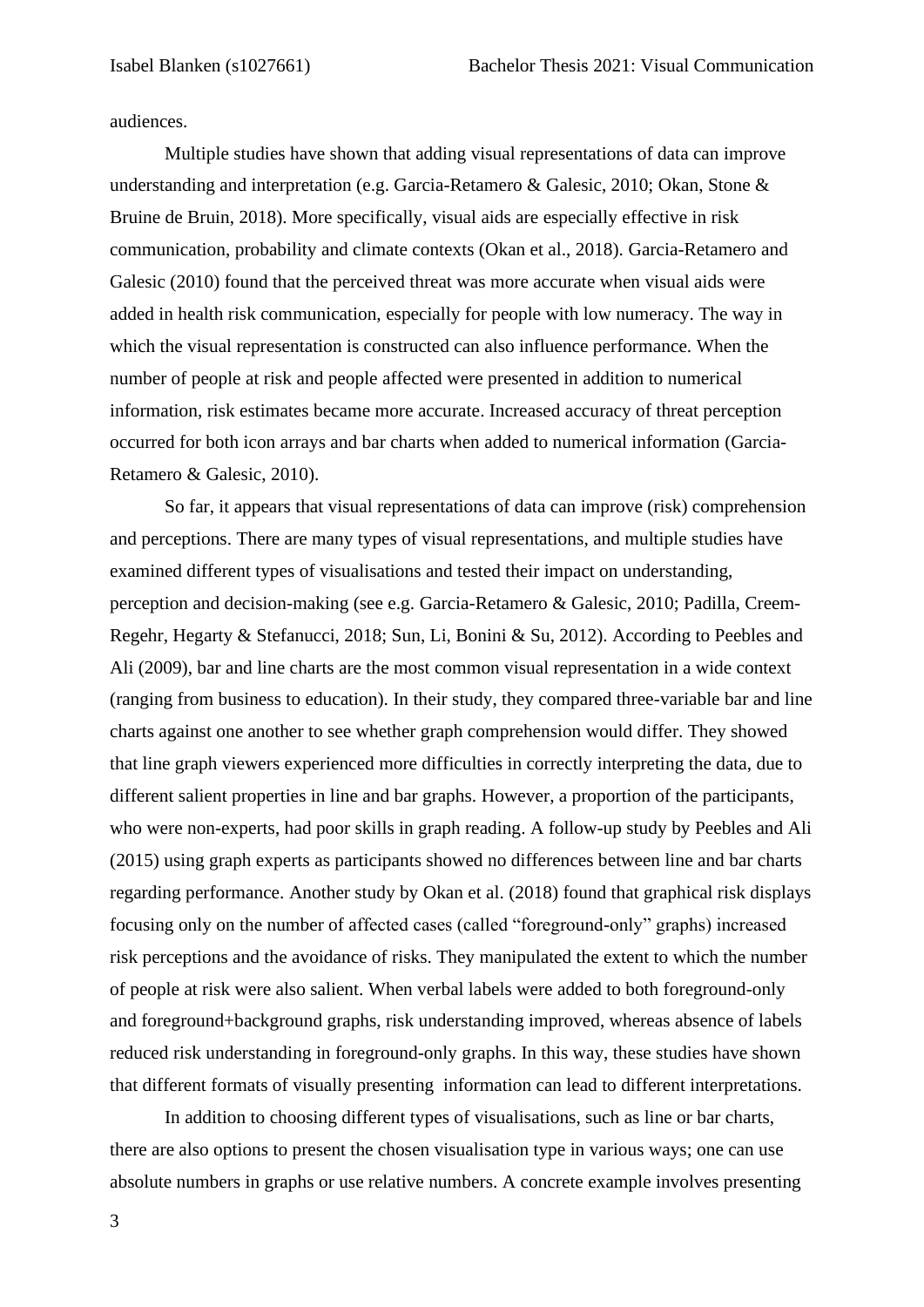data as either stocks or flows (Spiller, Reinholtz & Maglio, 2019). These stock and flow graphs are commonly used in time-series data and often serve as a tool in decision-making processes. In stock charts, the height of bars or lines represent the absolute quantity at each time point, whereas in flow charts, height represents the change in quantity at each time point. Spiller et al. investigated whether using flow versus stock charts of the same data would lead to different judgements. The topic chosen for the graphics was related to the gains and losses of jobs within a certain period, including Bush's and Obama's presidency. They found that the same data presented as either stock or flow resulted in opposing judgements; Obama's impact was viewed more positively when presented as flows and judged more negatively when the data was presented as stocks. In this way, they showed that the choice of format (stock vs. flow) can influence evaluations positively or negatively, which is an important practical implication for graph designers. According to Spiller et al. (2019), these opposing judgements might arise from cognitive conflicts that occur when, for example, a trend is increasing while negatively accelerating; the stock chart shows an increase, whereas the flow chart shows a decrease, while the raw data used in both charts remains increasing. As people tend to pay attention to salient parts of graphs (Lurie & Mason, 2007), such as an increasing or decreasing trend, these conflicting patterns can lead to different judgements, which is what Spiller et al. (2019) found. They explained that people might misinterpret flow data and perceive it as stocks. Spiller et al. also demonstrated that people subjectively understood stock charts better than flow charts.

Spiller et al.'s results could be extended to another context: health communication. Whether flow versus stock health charts might influence understanding and eventually decision-making is an important topic to investigate, especially when a pandemic is roaming the earth. Romano, Sotis, Dominioni and Guidi (2020) measured the effects of different graphical formats of covid-19 data on understanding. They tested covid-19 deaths displays in a linear versus logarithmic format and found that linear graphs increased understanding and led to more accurate predictions of corona-deaths developments. This effect can be explained by the fact that participants viewed the logarithmic curve as more flattening, while the linear curve reflected a clearer steep increase (Romano et al., 2020). As both graphs used the same data, the problem presented remains equally serious, however, the graphical formats seemed to influence graph perception in either a positive or negative way. Thus, their results clearly showed that the same data presented in different formats can lead to different judgments and performance.

During the current pandemic, the number of covid-19 infections are frequently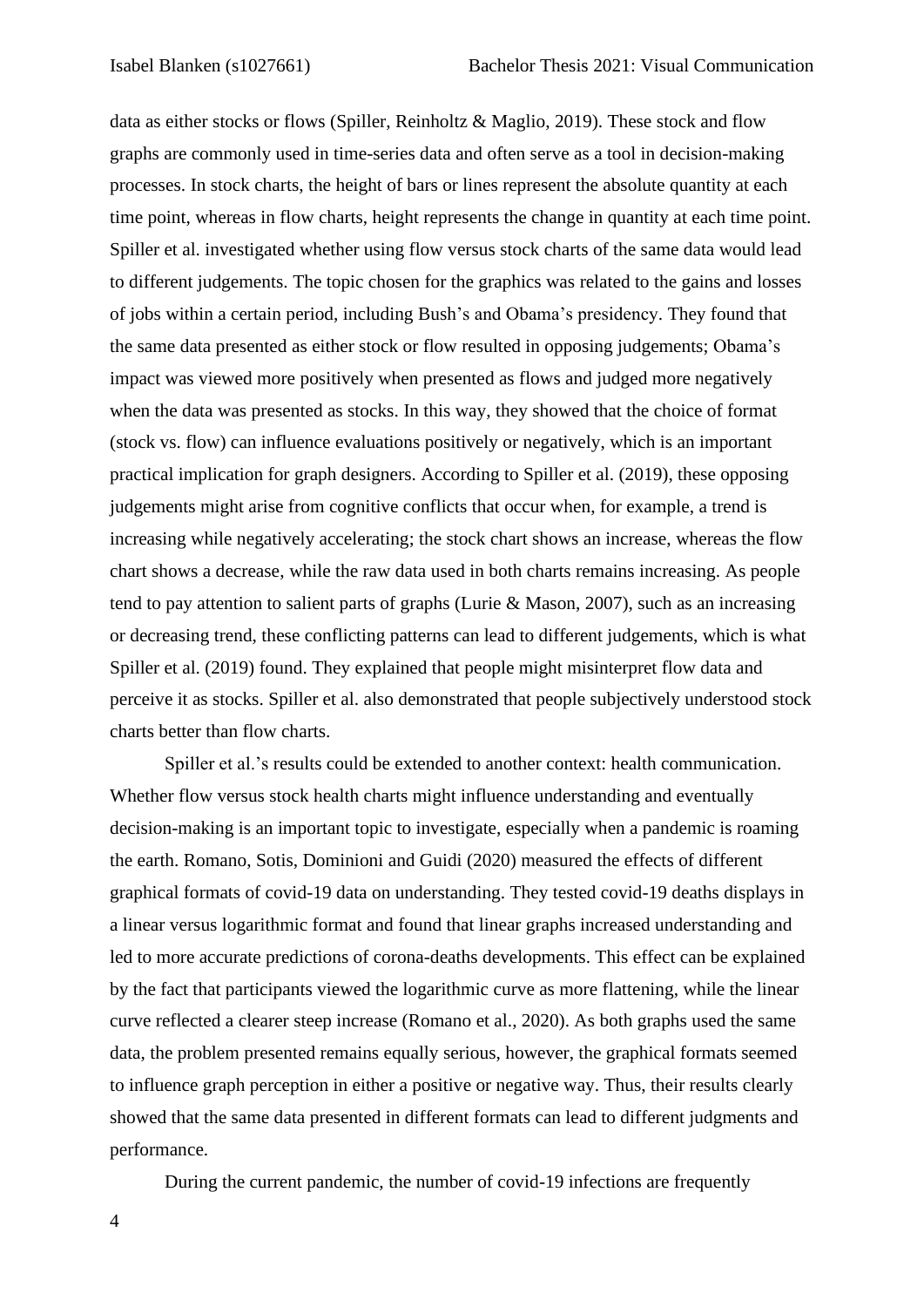presented at newspaper websites, and often in a stocks or flows format besides logarithmic versus linear representations. The way in which the data is presented and is interpreted might eventually influence public decision-making regarding, for instance, wearing masks, whether one is for or against prolonging the closing of stores and so forth. Decision-making in relation to visualisations has been of interest by different researchers (see e.g. Padilla et al., 2018; Stone, Bruine de Bruin, Wilkins, Boker & MacDonald Gibson, 2017; Sun et al., 2020). All of them show that the format of visual displays can implicitly influence decision-making. Sun et al. (2020) found an effect of graph-framing on decision-making. In their experiment, they manipulated the width and height between two data-points in the visualisation. The participants were asked which MP3-player they preferred based on a graph with *repair rate* on the y-axis and *storage capability* on the x-axis. Participants were either shown a graph on which the scales on the y-axis were accentuated (meaning that distance between MP3 1 and MP3 2 on the y-axis was larger than the distance on the x-axis) or a graph accentuating the scales on the x-axis. In this way, either the repair rate dimension had more influence on the decision-making or the storage capability dimension. Their results showed that, indeed, the graph format manipulation affected decision-making. Thus, in addition to understanding, the way in which a graph is formatted can affect decision-making processes.

When communicating about covid-19 data, it is essential to ensure that the conveyed information arrives as accurately as possible in the minds of the recipient. However, even when graph designers would attempt to craft the most accurate and clear graphs evoking information processing with the intended purpose, they are confined by the extent to which they can control what the recipient will decode. That is to say, graph designers are confined by situational factors surrounding the recipient, which can interfere with graph perception. For instance, to one person, covid-19 data might be considerably more important because of covid infections in his or her family, whereas for another, covid-19 data is less irrelevant. Being less interested or involved in a topic might consequently influence graph perceptions.

This leads to the assumption that the visual presentation of data might not be the only factor that influences perception and understanding. Personal relevance and contextual factors are instances which might affect the way a graph is interpreted (Kennedy, Hill, Allen & Kurk, 2016). To date, little is known about the influence of personal topic relevance in relation to understanding and making decisions when presented with data visualisations. It is generally known that personal and individual factors indeed play a role in the process of perceiving visualisations (see e.g. Kennedy et al., 2016; Kennedy & Hill, 2018; Peck, Ayuso & El-Etr, 2019). A qualitative study by Peck et al. (2019) demonstrated that people tend to perceive and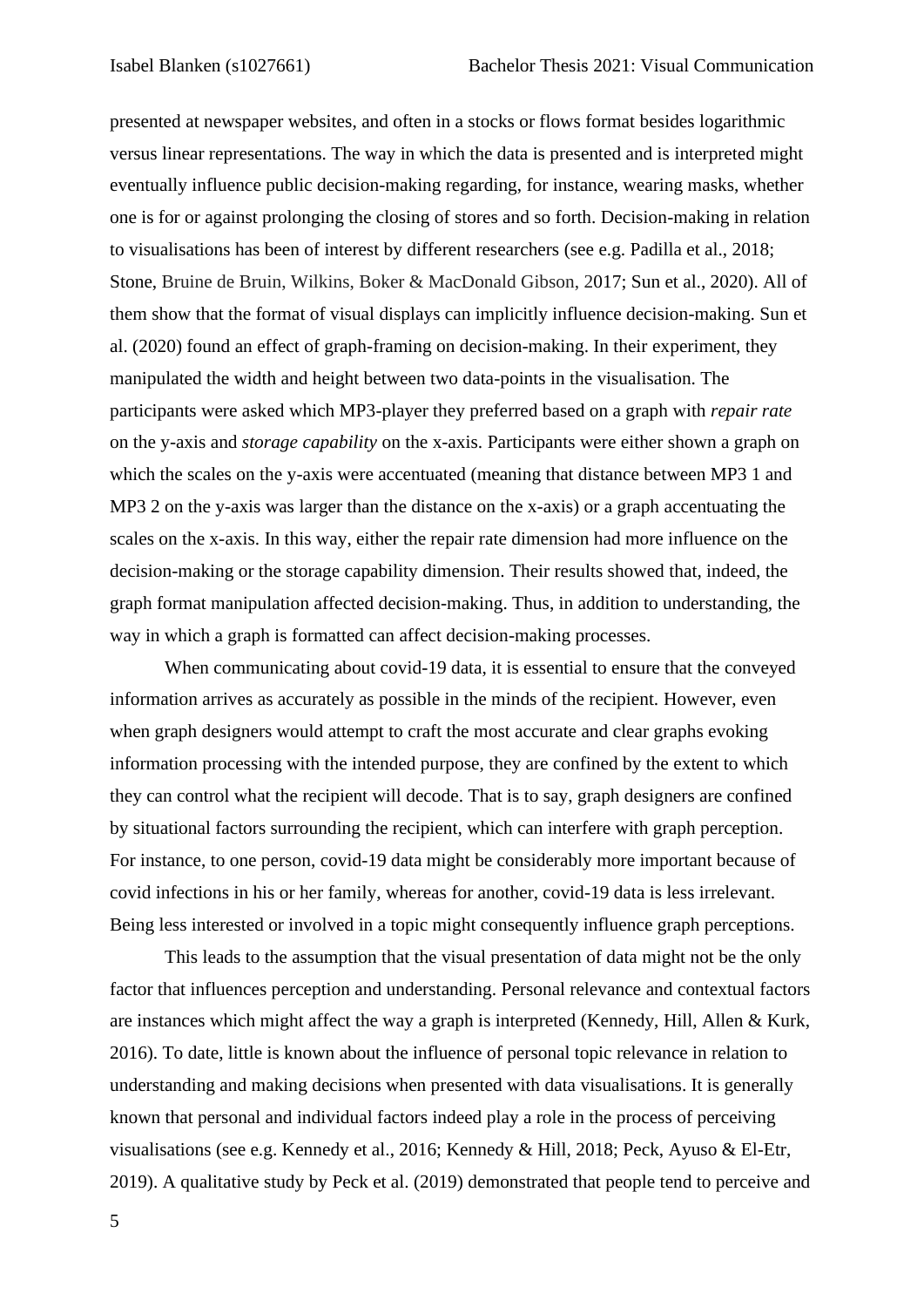make decisions about visualisations mainly based on their personal experience. More specifically, participants were more drawn to graphical displays which were personally relevant; for instance, in Peck et al., when shown different graphs, participants with an alcohol addiction history were more interested in a display about alcohol addiction. Participants also tended to focus on their own geographical location when presented with a map of the whole country. Their findings are in line with Kennedy et al. (2016) who identified different factors which influence visualisation engagement. For instance, one factor was subject matter; when the subject of the visualisation was interesting to the participant, they were more engaged. These factors could be categorised into categories of shallow processing (i.e. visual elements evoking bottom-up attention), as discussed in Padilla et al. (2019). Padilla et al. outlined multiple studies that promote the idea that people can adopt two types of processing mechanisms when making decisions about visualisations. This is also called a "dual-process account of decision making" (Padilla et al., 2019, p. 7). The first processing type can be seen as shallow processing, which involves bottom-up attention that fixates on salient parts of data visualisations without using working memory. The second type is more knowledge driven and utilises working memory and careful processing. The researchers found that shallow processing impacted decision-making significantly in data visualisation contexts. Graph viewers might initially be focused on salient features, which could be colour, lines, but also information that stands out personally, and thereby neglecting less-salient features. All in all, these previous studies have shown that personal involvement can influence initial graph perception.

The aforementioned findings by Padilla et al. can be linked to the elaboration likelihood model (ELM). This model explains whether someone takes the central or peripheral route when exposed to a visualisation or text (Pandey, Manivannan, Nov, Satterthwaite & Bertini, 2014). The central route involves more in-depth processing, whereas the peripheral route utilises processing on a surface level, which can be linked to shallow processing in Padilla et al. (2019). Factors such as motivation and ability appear to influence the extent to which someone elaborates on a message. Motivation can be in turn dependent on the topic's personal relevance. Pandey et al. (2014) state that increased elaboration leads to a greater likelihood that the message will be logically and attentively processed. In Pandey et al., topic involvement is described as the extent to which a topic aligns with an individual's interests and values. Pandey et al. did not find any effects of topic involvement on attitudinal evaluations. However, this might be different in decision-making processes and understanding. As greater involvement (as a potential result of personal relevance) can evoke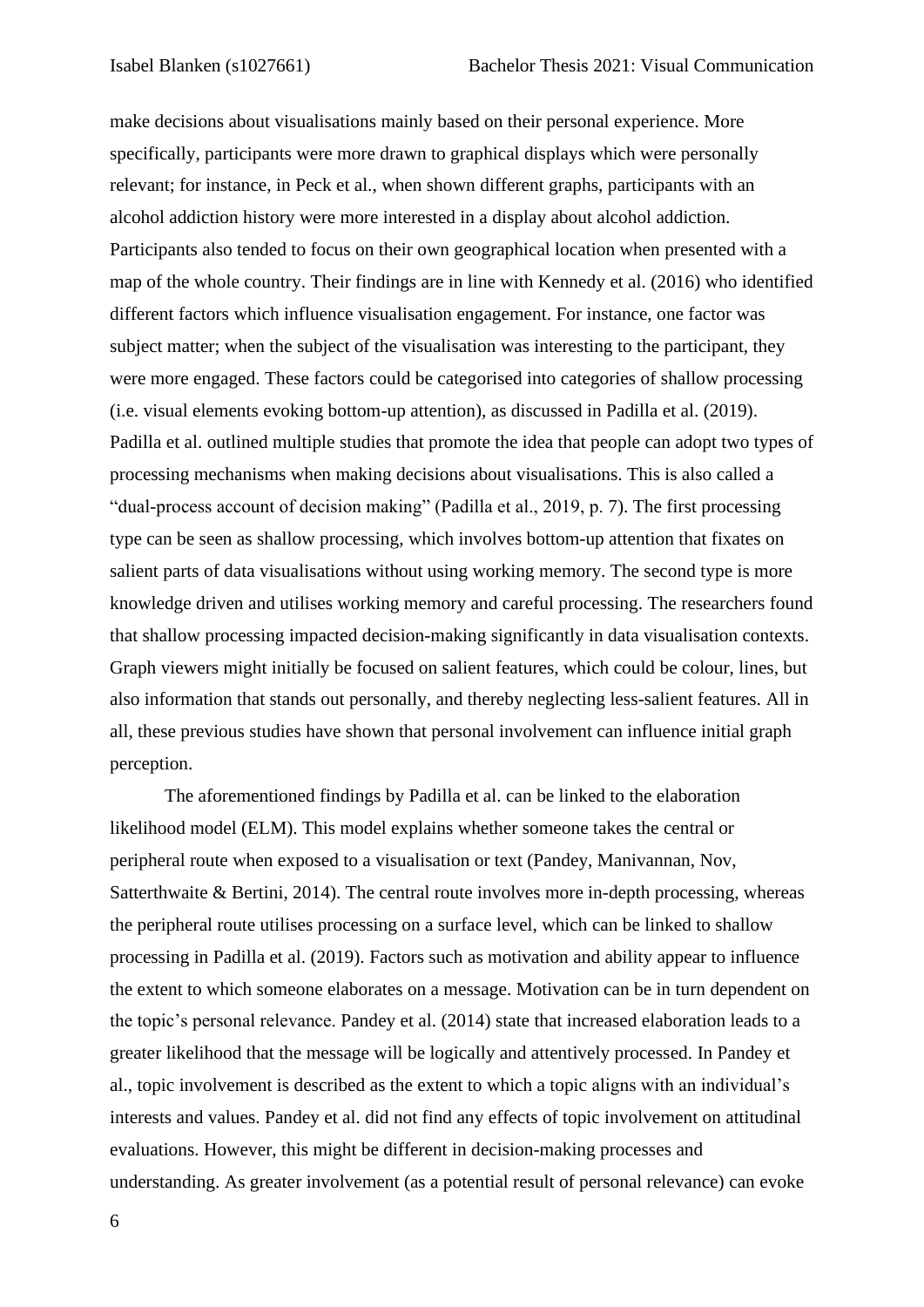logical and more in-depth processing (Frewer, Howard, Hedderley & Shepherd, 1997), this might affect graph reading performance. Frewer et al., who investigated the effect of hazard type and source credibility on risk perceptions, found that if the participant believed that the information was not directly related to him or herself (as a consequence of perceiving a source as credible), they were less likely to involve with the risk information. Furthermore, in their qualitative analysis they showed that highly relevant hazard types were related to an increased need for cognition about the risk.

Another study by van Lent, Sungur, Kunneman, van de Velde and Das (2017) investigated the role of psychological distance of an epidemic on public attention and fear in the context of Tweets. Their concept of psychological distance was based on the construal level theory. This theory suggests that something becomes psychologically closer when it is spatially, temporally, socially or hypothetically close. They found that fear and public attention to the Ebola epidemic decreased as psychological distance increased. Based on this study, psychological distance plays a role in how severe outbreaks can be perceived. Hence, in addition to measuring whether different visualisation formats lead to different performances, topic relevance might play a role as well in viewing, for the purpose of this study, health communication charts.

As previous research has shown that data visualisation formats influence understanding and decision-making, the present study aims to build on this by extending the literature to covid-19 visualisations. As discussed earlier, stock versus flow graphs can lead to different interpretations of political data visualisations. However, little is known about whether this is also the case for covid-19 infection graphs. To fill the gap of topic relevance literature in relation to data visualisation, the present study examines whether personal relevance of the presented data influences understanding and decision-making in addition to the potential impact of visualisation type. Personal relevance in the context of covid-19 cases visualisations entails the perceived relevance of covid-19 data to the individual that views the visualisation. Information involving a viewer's current living location might be more relevant to that individual than information about another place or country. Therefore, the current study addresses the following research question:

RQ: To what extent do topic relevance (high vs. low) and visualisation type (stock vs. flow) in the context of covid-19 influence understanding and decision making?

To answer this research question, six hypotheses have been formulated.

7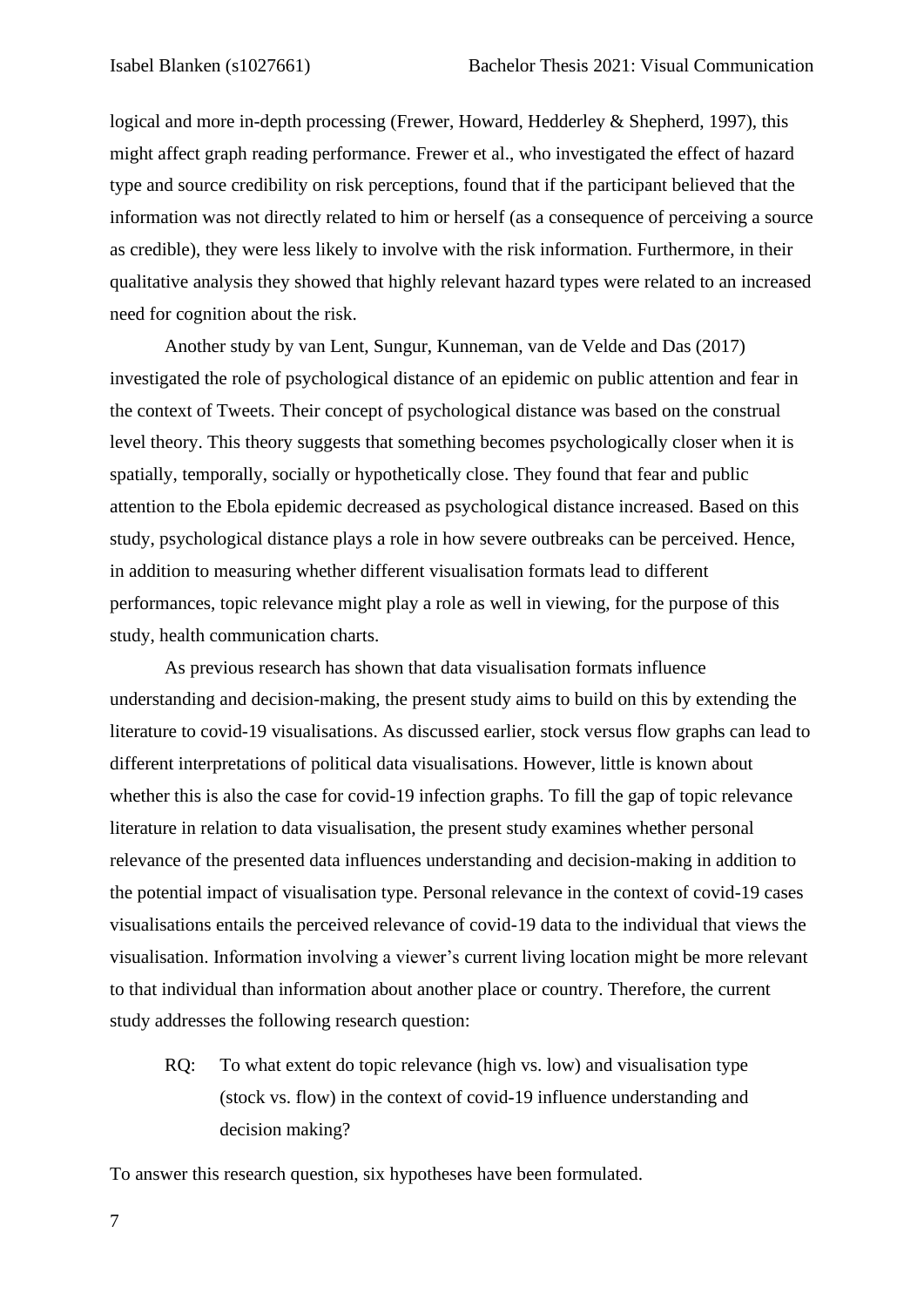H1: Stock charts will be understood better than flow charts.

This is in line with findings of Spiller et al. (2019). However, they measured subjective understanding. This current study measures objective understanding.

H2: Visualisation type (stock versus flow) will influence decision-making.

For example, a decelerating increase of cases looks different on a flow graph than on a stock graph. In the stock graph, the increase is more salient, whereas in the flow graph, the decrease of acceleration is more salient. Based on the (potentially conflicting) salient trends, decisions might differ when one perceives a trend as negative in the flow condition, and positive in the stock condition. This hypothesis is built on Sun et al. (2020) who found that manipulating the width and height between data points in graphs resulted in different decisions made by participants. Participants focused on the most salient parts and judged accordingly.

H3: Higher topic relevance will increase understanding of the graph as compared to lower topic relevance.

For high topic relevance, it is expected that graph properties are more likely to be carefully scrutinized. This is based on Pandey et al. (2014) and Frewer et al. (1997) who stated that higher involvement leads to more in-depth processing. More in-depth processing facilitates viewing all graph properties instead of viewing salient parts only. Examining all graph parts, therefore, could increase understanding as compared to low-processing, viewing merely salient properties.

H4: Topic relevance (high versus low) will influence decision-making.

Higher involvement leads to increased elaboration on a message, and thus, increased attention (Pandey et al., 2014). The opposite counts for low involved graph viewers. This difference in attention and involvement might affect scores on a decision-making scale. For instance, if something is highly relevant to someone, making a decision about something that will affect their life (as it is relevant to them) can lead to decisions which are only beneficial to that person. Whereas, if something is irrelevant to them, decisions could be made more rationally; someone looks at it more objectively and less self-centred, potentially leading to different decisions. Thus, topic relevance can lead to different scores on the decision-making scale.

H5: Visualisation type and topic relevance will interact relating to understanding.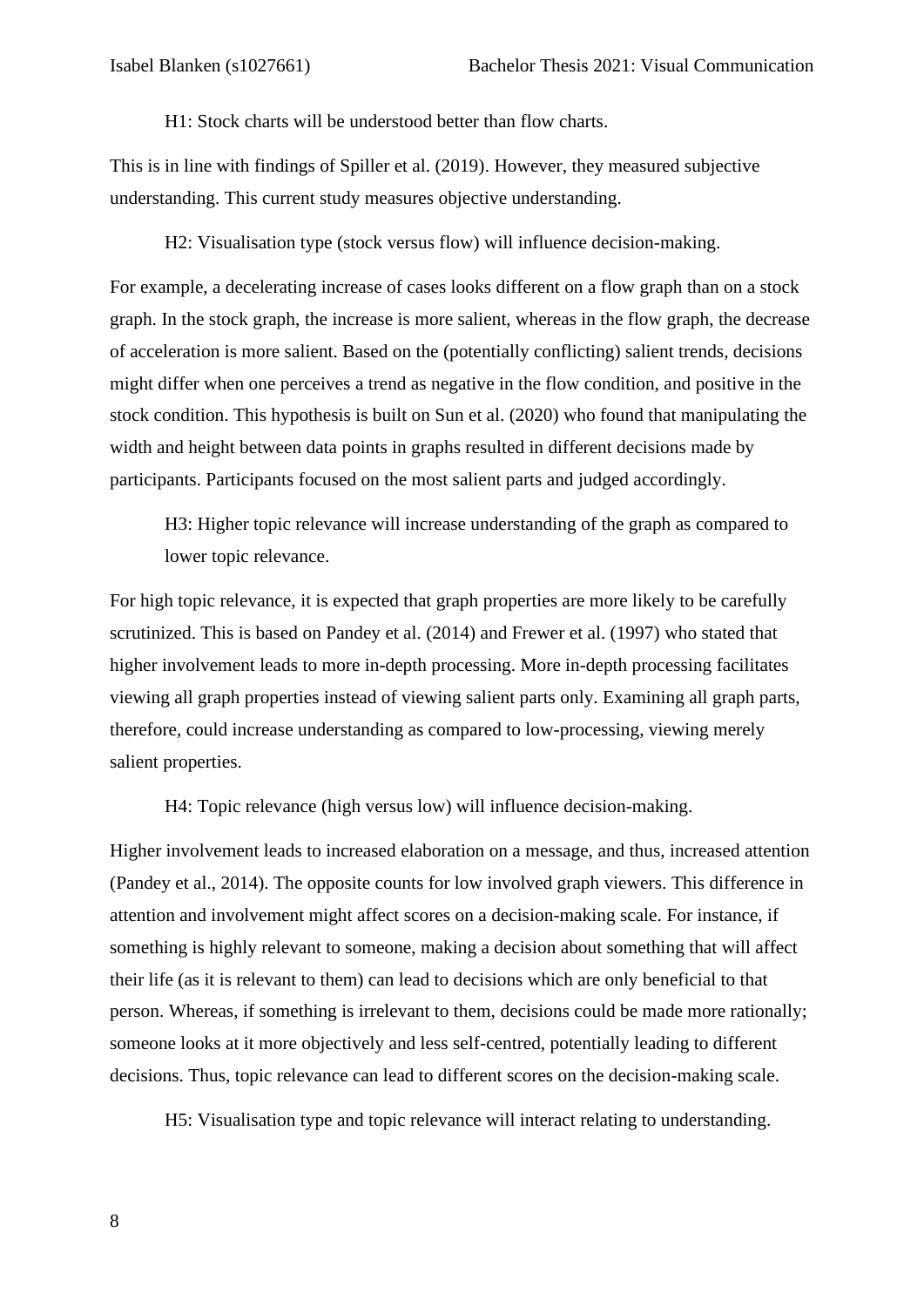As visualisation type can affect graph interpretation (Spiller et al., 2019), the effect of topic relevance might increase or decrease this effect. Low involvement can lead to focusing on salient parts only, which inhibits in-depth processing. Reversely, high involvement can increase attention and elaboration, which might reduce the difference between stock and flow graphs regarding understanding. To illustrate this effect: a flow chart could potentially be misinterpreted for stock charts, which has been found in earlier research (Spiller et al.). In the case of low-processing, the possibility of perceiving a flow graph as stocks is higher due to viewing only salient graph properties as compared to high-processing.

H6: Visualisation type and topic relevance will interact relating to decision-making. An interaction effect is expected between visualisation type and topic relevance. However, the extent to which the two will interact remains to be explored. Based on Sun et al. (2020), different data representations can lead to different decisions due to different salient features. Topic relevance might moderate this effect as high topic relevance can increase attention (Pandey et al., 2014), potentially processing the information more in-depth, and therefore decrease the difference between stock and flow regarding decision-making scores. The more in-depth processing enables looking further than salient trends only, lowering the probability of being deceived by the differing salient trends of flows and stocks.

By focusing on both the data visualisation format (stock vs. flow) and topic relevance (high vs. low), this study adds to existing literature on visualisation communication. It also extends data visualisation studies in the context of risk and health communication. Results of this study can aid graph designers in creating effective graphs with the viewer in mind. It is imperative to ensure that a message is received according to the purpose of the message. Certain formats might distort data interpretation, which is detrimental in health communication contexts, especially during a pandemic. Results can also contribute to a greater understanding of how individuals perceive graphs. It can raise awareness of personal factors involved when evaluating and making decisions based on visualisations.

#### **Method**

#### *Materials*

This study contained two independent variables: visualisation type (stock versus flow) and topic relevance (low versus high). Two versions of bar charts presenting the same covid-19 cases data were used; one bar chart presented the data in stocks, whereas the other presented it in flows (see Figure 1).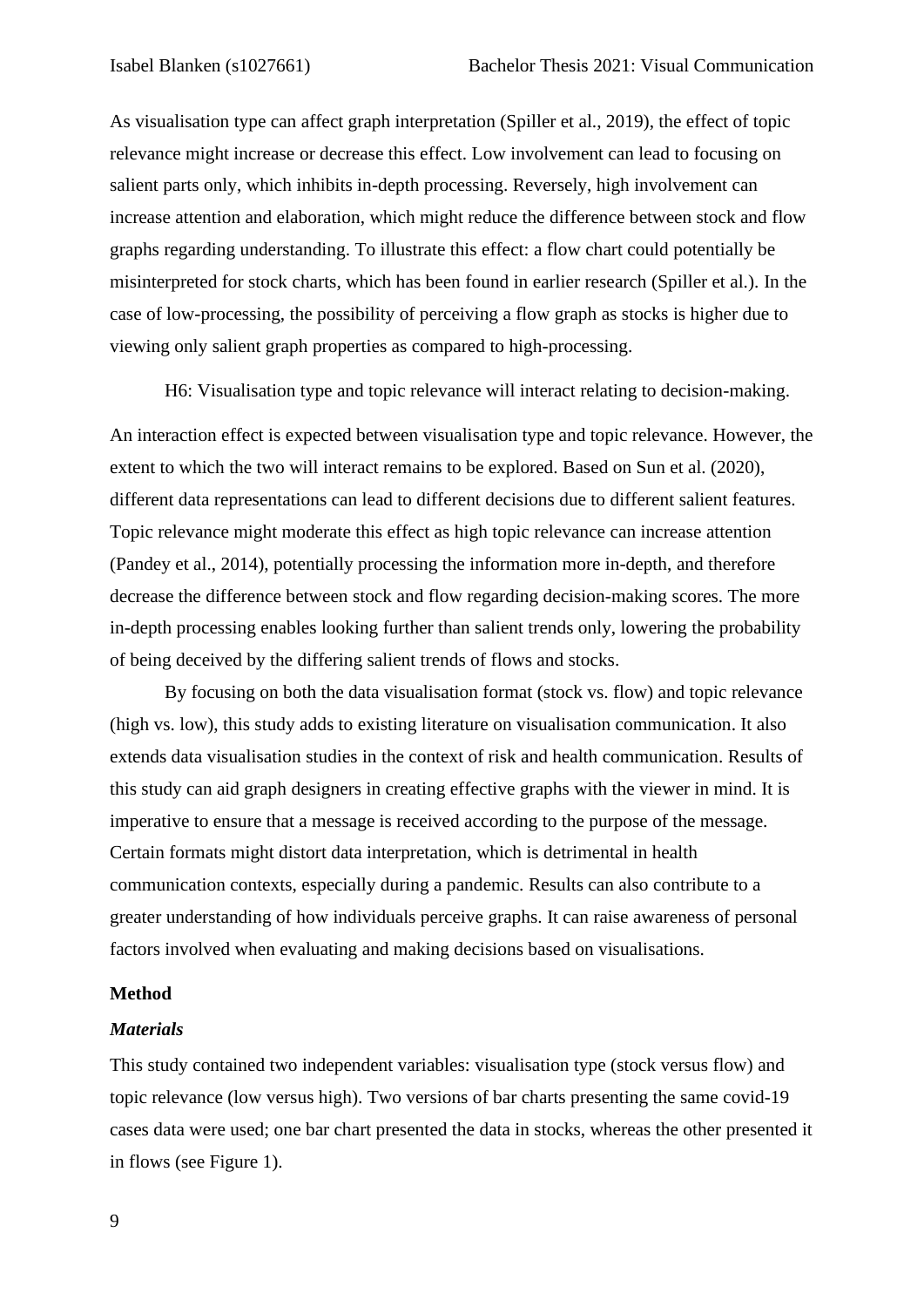

*Figure 1: (a) depicts covid-19 cases data in stocks, whereas (b) presents the same data from covid-19 cases in flows. Starting value at day 0 in (b) is 6700.* 

In the stock graph, the y-axis describes the number of new covid-19 infections and the x-axis the time. The flow graph describes the increase or decrease in number of new covid-19 infections on the y-axis and time on the x-axis. Then, for each type of visualisation (stock versus flow), either a description of low topic relevance or high topic relevance was presented with the graph, resulting in four experimental conditions (see Table 1 for an overview).

|             | Visualisation type |        | Topic relevance |
|-------------|--------------------|--------|-----------------|
| Condition 1 | <b>Stock</b>       | $^+$   | High (NL)       |
| Condition 2 | <b>Stock</b>       | $^{+}$ | Low (Z)         |
| Condition 3 | Flow               | $^+$   | High (NL)       |
| Condition 4 | Flow               | $^{+}$ | Low (Z)         |

**Table 1.** Overview of the four experimental conditions including the two independent variables tested in this study: visualisation type and topic relevance.

Graphs belonging to the level of high topic relevance described the covid-19 data as belonging to the participant's current home country (the Netherlands). Low topic relevance graphs described the same covid-19 data but then in the context of a foreign country. As participants live in the Netherlands, Zambia was chosen as the foreign country, corresponding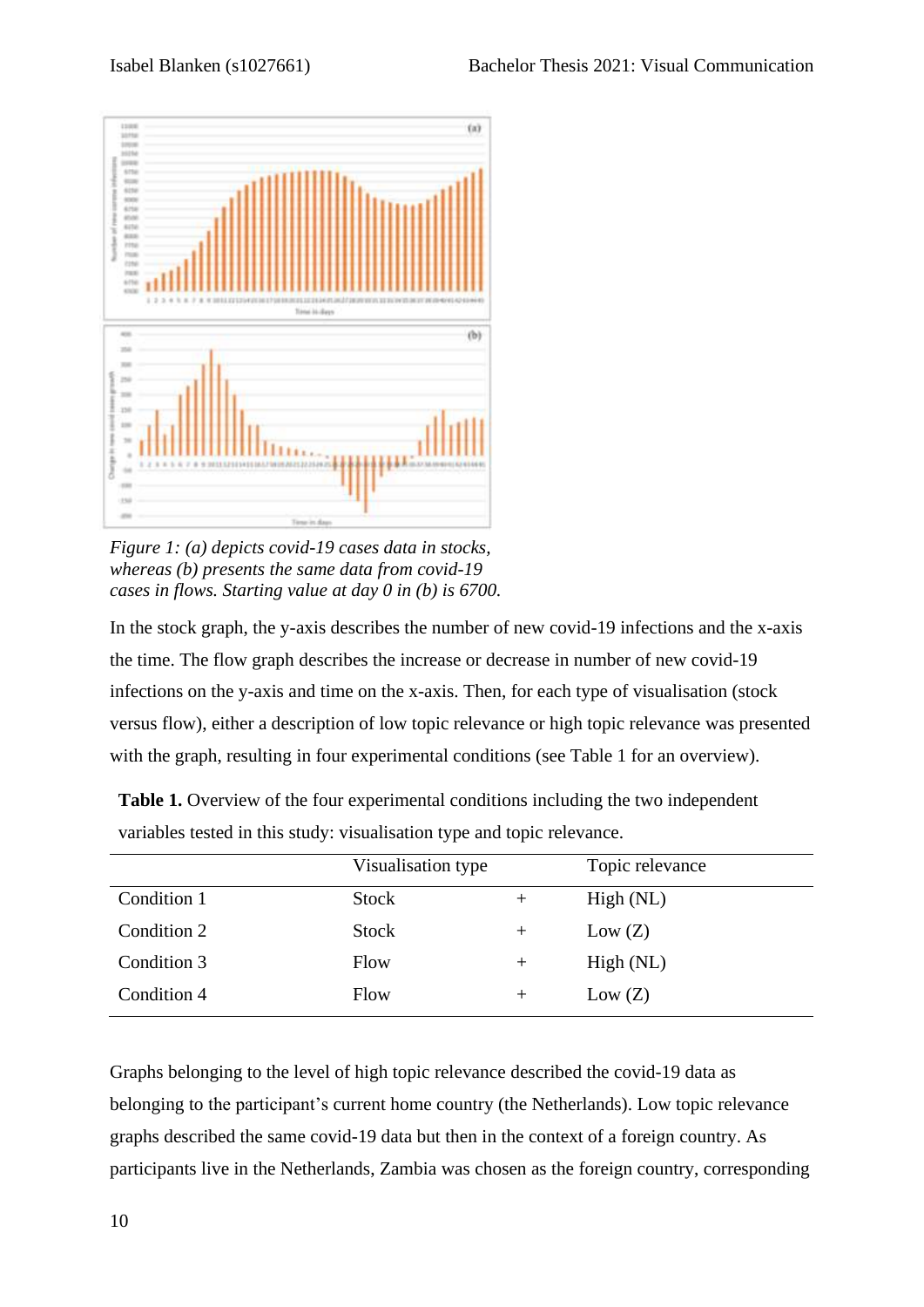with low topic relevance for the participant. Zambia was expected to be perceived psychologically far away as it is socially and spatially distant from people in the Netherlands. Therefore, Zambia was expected to be of low relevance to participants. This theory of psychological distance was based on (van Lent et al., 2017). The full version of the materials used for each experimental condition can be found in Appendix A. It must be noted that these materials existed in two language versions: Dutch and English. The one that was presented relied on the language choice of the participant.

#### *Participants*

A total of 162 participants took part in the current study (age:  $M = 27.85$ ,  $SD = 12.73$ ; range  $18 - 66$ ). More than half of the participants were female  $(60.5\%)$ , 37% were male, 1.9% labelled themselves as "other" and 0.6% rather did not mention their gender. More than half of the participants had an educational level of either university of applied sciences (24.7%) or bachelor university (37.7%); 14.8% attended or finished high school; 6.2% trade school; 15.4% master university; and 1.2% PhD. Only 14.8% of the participants took the English version of the survey, whereas the remaining respondents took the Dutch version. Fourteen of the recorded responses were excluded as they were not eligible to take part in this study. Furthermore, due to an error in the questionnaire, one participant did not fill in the questions about the manipulation check, which is why the data of this participant was omitted. The remaining number of participants used for the analysis was, therefore, 162.

Regarding the distribution of participants' characteristics across the conditions, there was significant no association between topic relevance and gender ( $\chi^2$  (3) = 1.58, p = .665) or topic relevance and education ( $\chi^2(5) = 6.64$ , p = .249) or topic relevance and age (*F* (160) < 1,  $p = .617$ ). Furthermore, there was no significant association between visualisation type and gender ( $\chi^2$  (3) = 1.69, p = .639) or visualisation type and education ( $\chi^2$ (5) = 6.64, p = .249). However, age differed significantly across groups for visualisation type  $(F (150.52) = 2.90, p)$  $= .004$ ). Participants were generally older in the stock condition ( $M = 30.45$ ,  $SD = 14.41$ ) than in the flow condition ( $M = 24.89$ ,  $SD = 9.80$ ).

#### *Design*

A 2x2 (visualisation type x topic relevance) between-subjects design was used to measure the impact on understanding of the graph and decision-making in relation to covid-19 cases data. As all the participants resided in the Netherlands, the high and low topic relevance was expected to be roughly the same for each participant (because Zambia was most likely to be less relevant to people living in Holland). Hence, participants were equally and randomly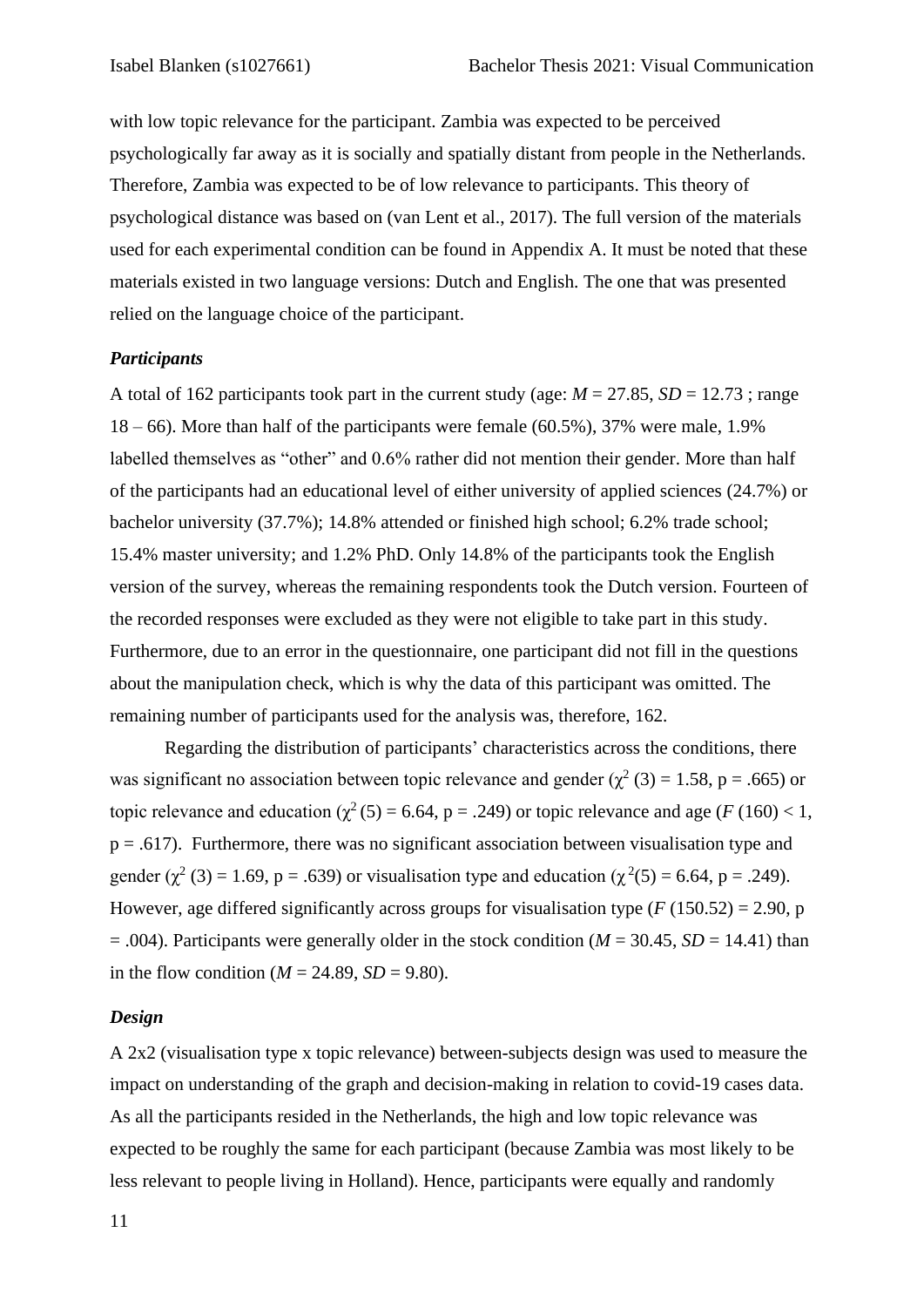assigned to each of the four conditions. In reality, as this study was constructed by multiple students, there were six conditions (including the effect of graph framing). However, for the purpose in this paper, a 2x2 design was adopted.

#### *Instruments*

Two dependent variables were measured: understanding of the graph and decision-making. They were measured using an online questionnaire in Qualtrics. Understanding was measured objectively by reviewing Okan et al. (2017) who measured objective risk understanding by asking eight questions about the data being presented. Romano et al. (2020) also measured objective understanding of covid-graphs using three questions. The current study posed five questions relating to understanding, inspired by Romano et al. and Okan et al. (2017), which could be applied to both charts. Example questions involve: "How many new corona infections were registered on day 3?" and "Compare the period from day 1 to day 10 to the period from day 11 to day 20. Which period shows a stronger rise in infections?". All five understanding questions can be found in Appendix B. Decision-making was measured by asking the participants: "The authorities of the Netherlands/Zambia (depending on the experimental condition) are supposed to make a decision about whether they should reopen the non-essential shops or whether they should prolong the closing of non-essential shops for another 14 days. Based on the graph that you are seeing, what would your advice be?". Their answer could be indicated on a 7-point scale  $(1 =$  definitely stay closed; to  $7 =$  definitely reopen). The questions about understanding were asked after the decision-making to avoid participant priming; participants would think about the data more thoroughly when asked about understanding as compared to making decisions about graphs.

In order examine whether the topics used were indeed of higher or lower relevance to the participants (the Netherlands versus Zambia), participants were asked to indicate on a 7 point Likert scale to what extent they found the information presented personally relevant; to what extent the number of positive covid-19 cases in NL/Zambia were relevant to them; and to what extent they find the covid-19 rules in NL/Zambia important; all three questions added to the manipulation check of topic relevance. These questions were based on Frewer et al. (1997), who also measured topic relevance. Cronbach's alpha was acceptable ( $\alpha$ = .78). Hence, the mean of these three topic relevance questions was used for the analysis of checking the manipulation.

#### *Procedure*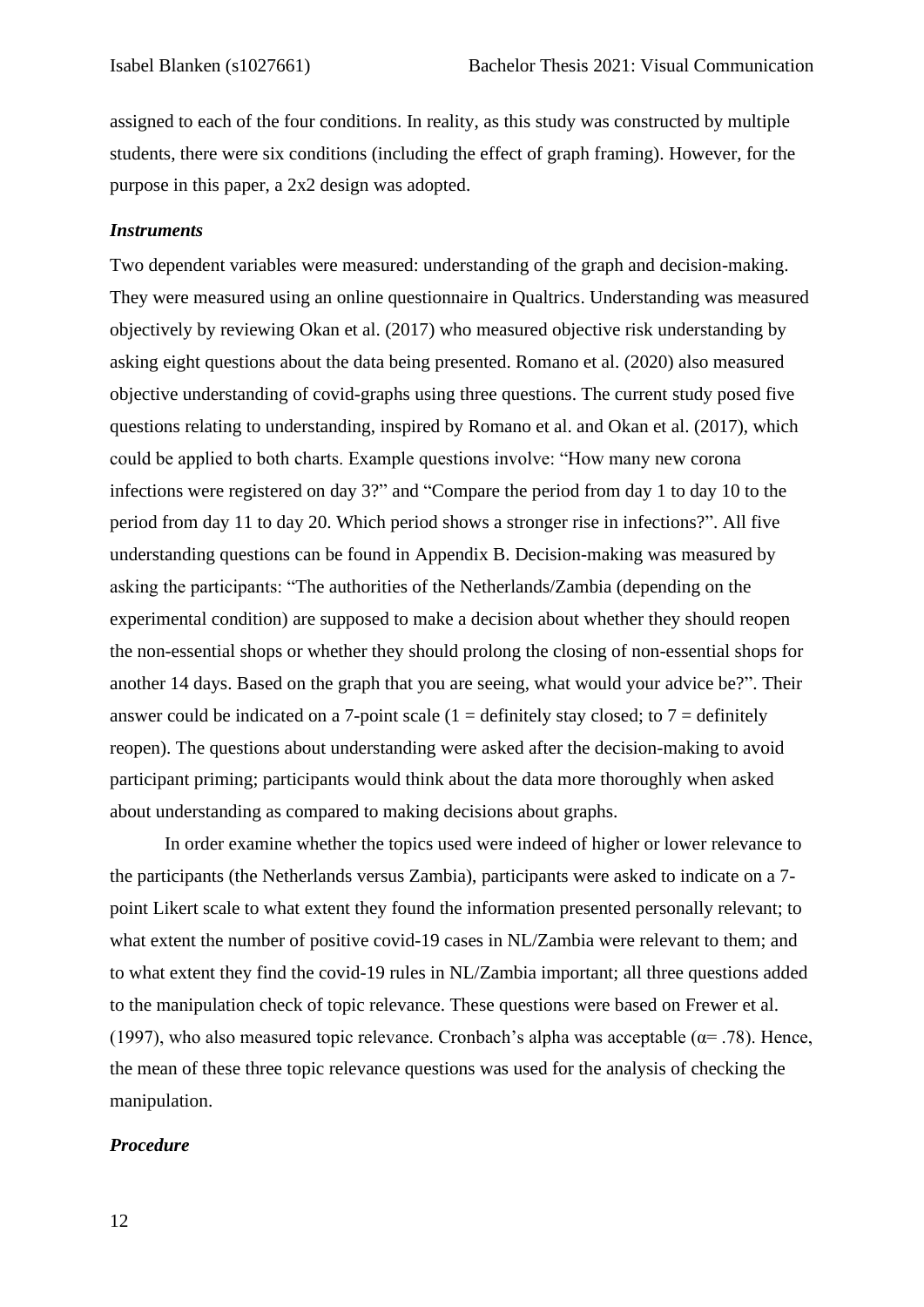A general message with a request for respondents and a corresponding survey-link was distributed across several social media channels: *LinkedIn, Facebook, Instagram,* and *WhatsApp*. The message contained a requirement that participation was only possible if the participant was older than 18 and was currently living in the Netherlands and provided information about the anonymity of participation. The experiment could be taken online through Qualtrics. There was no reward or monetary compensation for participation. First, participants were asked in which language they preferred to view the questionnaire. After that, the questionnaire continued; all subjects who agreed to participate, were 18 years or older and lived in the Netherlands were registered and automatically randomly assigned to one of the four conditions. Initially, participants were asked to give their consent to participate and were informed about the option to withdraw from the experiment at any time. They were also informed about the subject of the experiment: encountering health communication graphs, and finally were given contact information of a person to whom they can ask questions about the experiment. The questionnaire started by filling in demographic information, which was followed by showing the respective graph for the first time from one of the four conditions. The respondents then had to answer a question related to decision making. This was followed by answering five questions about understanding, while they could still view the graph. After finishing questions measuring the dependent variables, participants had to indicate to what extent they found the graph relevant by answering three questions. Finally, participants were asked several questions about graph perception and finished with graph literacy questions. However, graph perception and graph literacy were not analysed in the current research project. They were part of the joint questionnaire belonging to six thesis students, who all focused on different variables. At the end of the experiment, participants were thanked for their participation and time. They were also given the option to contact one of the thesis students if participants wanted to know more about the purpose of the study. Filling in the questionnaire took approximately ten to fifteen minutes.

#### *Statistical treatment*

Two two-way ANOVAs were conducted to measure potential interaction effects between visualisation type and topic relevance on understanding and decision-making. At the same time, these two-way ANOVAs measured main effects of visualisation type and topic relevance for both understanding and decision-making. To measure understanding of the participants, all answers to the five understanding questions were recoded as either '1' (correct) or '0' (incorrect). The multiple-choice questions were either correct or incorrect,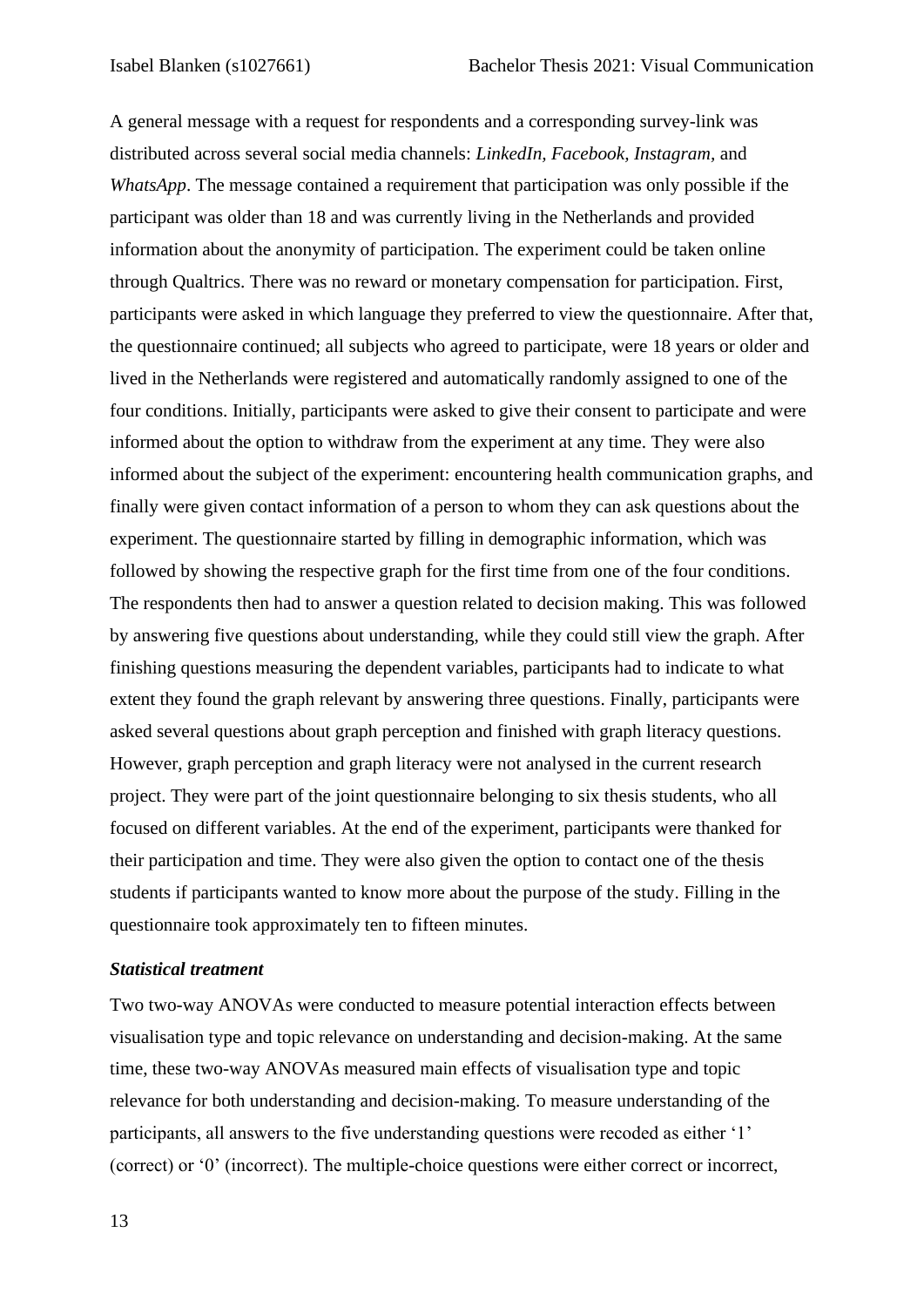whereas for the open questions, a correct answer depended on the condition that the participant was in. For instance, participants were not able to zoom in and zoom out properly and had to estimate certain numbers in the stock condition. Therefore, a range of good answers was perceived correct, whereas in the flow condition, no estimation was needed for the same question. Appendix B shows the correct answers (with range) for each question. The sum of correct answers were used for the understanding analysis, resulting in number of good answers ranging from zero to five for each respondent.

A t-test was conducted to test the manipulation check by investigating the difference between participants in the Zambia and Netherlands condition regarding their mean scores on perceived importance and relevance of the graph. Figure 2 shows the analytical model of the current research.



Independent Variables

Dependent variables

*Figure 2: Analytical Model Current Research Project*

### **Results**

This study was set out to examine the effect of visualisation type (stock versus flow) and topic relevance (high versus low) on understanding of the graph and decision-making for people who live in the Netherlands.

## *Understanding*

A two-way ANOVA with visualisation type and topic relevance as factors showed a significant main effect of visualisation type on understanding  $(F(1, 158) = 119.53, p < .001)$ . Respondents in the stock graph version scored higher ( $M = 4.15$ ,  $SD = 0.99$ ) than respondents in the flow condition ( $M = 2.51$ , 0.90). No significant main effect was found of topic relevance on understanding  $(F < 1, p = .547)$ , and the interaction effect between the two factors was also insignificant ( $F < 1$ ,  $p = .538$ ). Table 3 displays the means and standard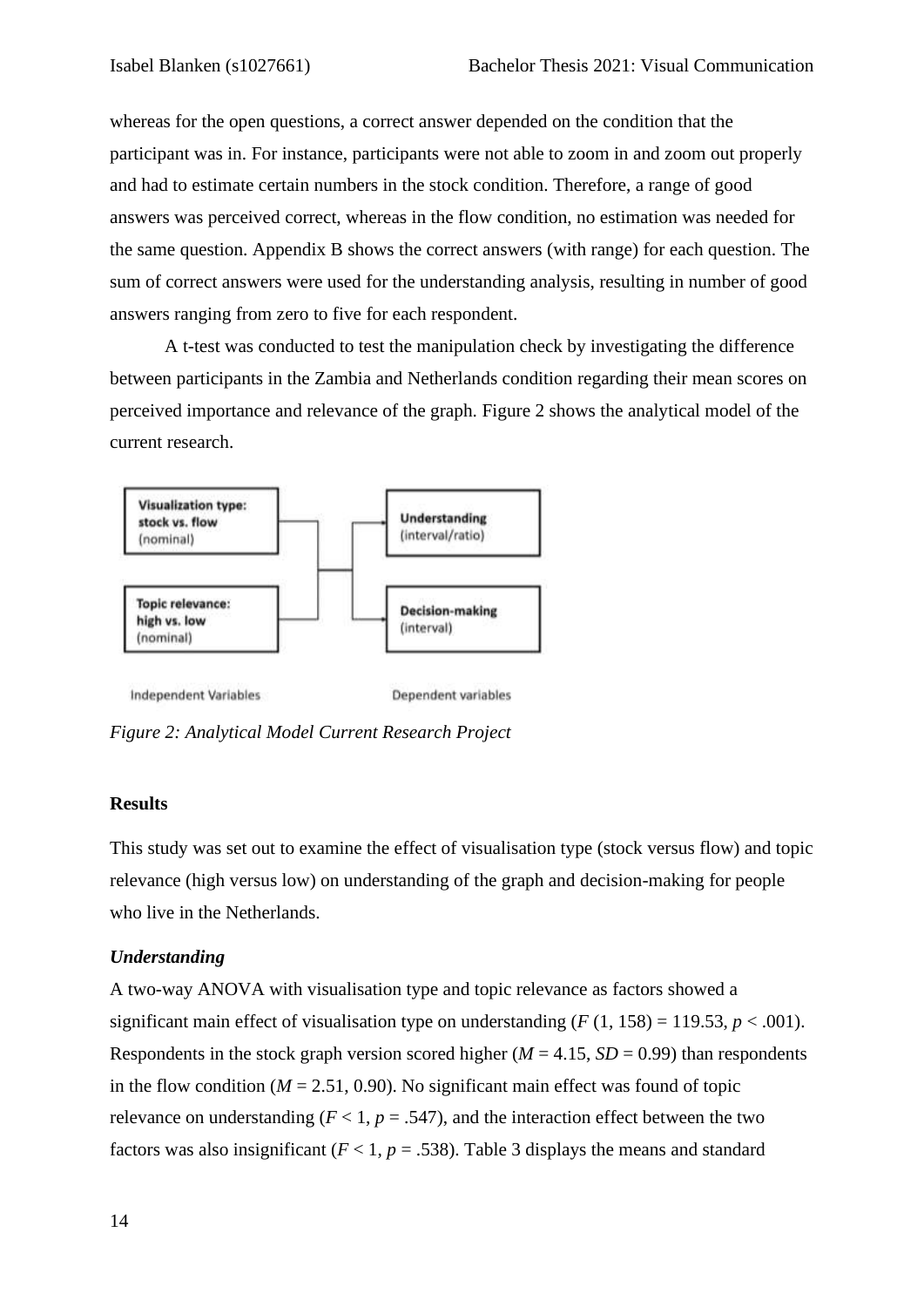deviations of participants' scores on understanding in function of topic relevance and visualisation type.

**Table 3.** *Means, standard deviations and n for understanding in function of visualisation (stock, flow) and topic relevance (low, high). Maximum number of understanding score = 5.*

| Topic relevance    | Low  |           |             | High |             |             | Total |                 |     |
|--------------------|------|-----------|-------------|------|-------------|-------------|-------|-----------------|-----|
|                    | M    | <i>SD</i> | $\mathbf n$ | M    | <i>SD</i>   | $\mathbf n$ | M     | SD <sub>-</sub> | n   |
| Visualisation type |      |           |             |      |             |             |       |                 |     |
| <b>Stock</b>       | 4.15 | 0.97      | 46          |      | $4.15$ 1.03 | 40          | 4.15  | 0.99            | 86  |
| Flow               | 2.42 | 0.81      | 36          |      | 2.60 0.98   | 40          | 2.51  | 0.90            | 76  |
| Total              | 3.39 | 1.24      | 82          | 3.38 | 1.27        | 80          | 3.38  | 1.25            | 162 |

#### *Decision-making*

A two-way ANOVA with visualisation type and topic relevance as factors showed a significant main effect of visualisation type on decision-making ( $F(1, 158) = 11.32$ ,  $p =$ .001). Respondents in the flow conditions, on average, indicated a less extreme response on the 7-point decision-making scale ( $M = 3.00$ ,  $SD = 1.46$ ) compared to respondents in the stock condition ( $M = 2.17$ ,  $SD = 1.57$ ). No significant main effect of topic relevance on decisionmaking was found  $(F (1, 158) = 1.21, p = .274)$ . Similarly, the interaction effect between topic relevance and visualisation type was not significant  $(F < 1, p = .511)$ . Table 4 depicts the means and standard deviations of participants' scores on decision-making in function of topic relevance and visualisation type.

**Table 4.** *Means, standard deviations and n for decision-making (about prolonging nonessential stores) in function of visualisation (stock, flow) and topic relevance (low, high). 1 = definitely stay closed, 7 = definitely reopen.* 

| Topic relevance    | Low  |           |             | High      |           |             | Total |           |     |
|--------------------|------|-----------|-------------|-----------|-----------|-------------|-------|-----------|-----|
|                    | M    | <i>SD</i> | $\mathbf n$ | M         | <i>SD</i> | $\mathbf n$ | M     | <i>SD</i> | n   |
| Visualisation type |      |           |             |           |           |             |       |           |     |
| <b>Stock</b>       | 1.98 | 1.47      | 46          | 2.40      | 1.68      | 40          | 2.17  | 1.57      | 86  |
| Flow               | 2.94 | 1.57      | 36          | 3.05 1.38 |           | 40          | 3.00  | 1.46      | 76  |
| Total              | 2.40 | 1.58      | 82          | 2.73      | 1.56      | 80          | 2.56  | 1.57      | 162 |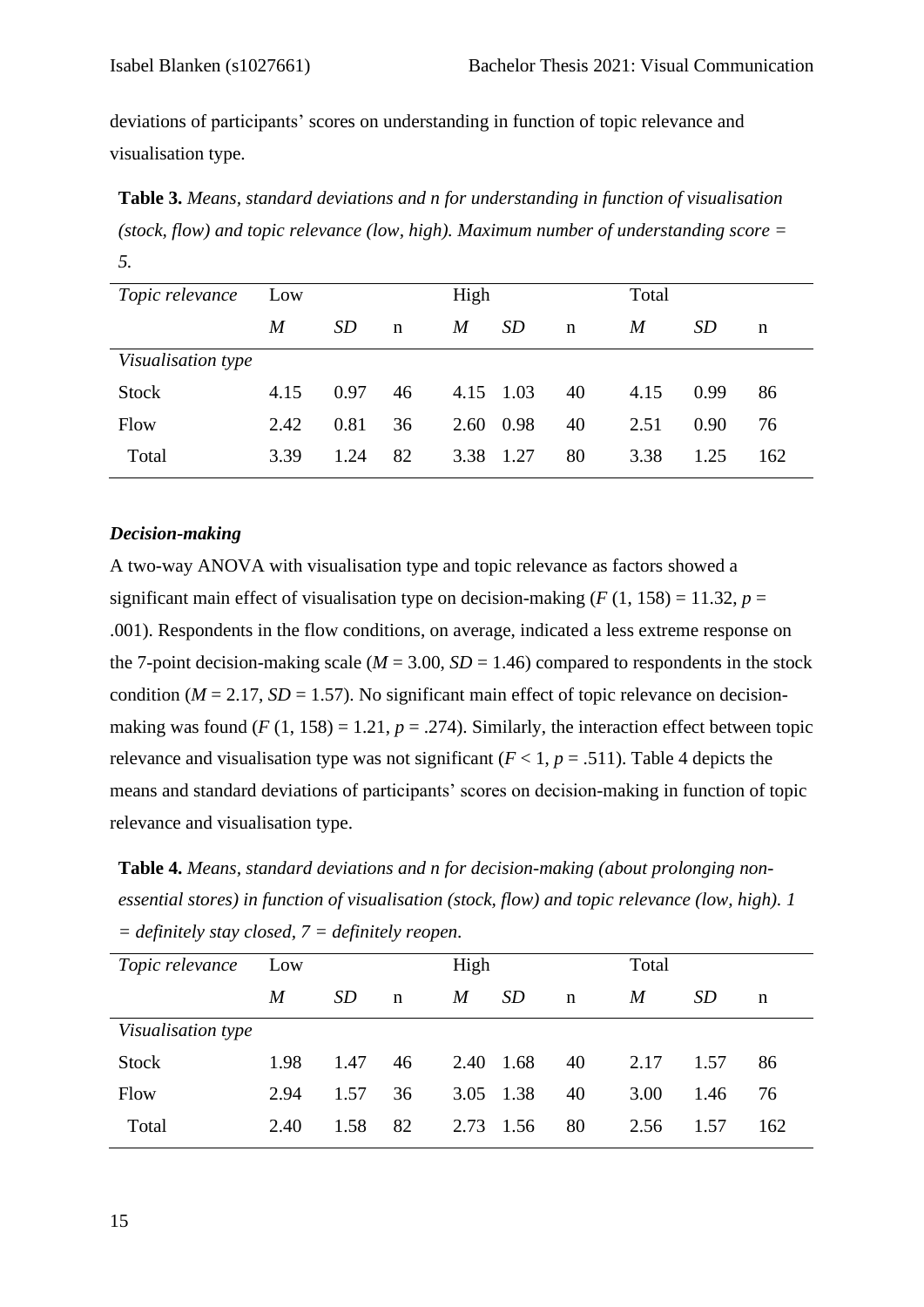## *Manipulation check: Topic relevance*

An independent-samples t-test showed a significant difference between Zambia-group participants and Netherlands-group participants regarding their scores on perceived topic relevance ( $t(160) = 10.08$ ,  $p < .001$ ). Participants in the Zambia condition were significantly less personally involved with the country presented (in this case Zambia;  $M = 2.27$ ,  $SD =$ 1.13) than participants in the Netherlands condition (with the Netherlands as the country of relevance;  $M = 4.24$ ,  $SD = 1.35$ ). Table 5 shows the means and standard deviations of topic relevance for participants in the Netherlands condition (conceptualised as high relevance) and Zambia condition (low relevance).

**Table 5.** *Means and standard deviations of perceived topic relevance in the Netherlands (high) condition and Zambia (low) condition. 1 = very low, 7 = very high.*

| Country of graph          | The Netherlands (high) | Zambia (low) |
|---------------------------|------------------------|--------------|
|                           | $n = 82$               | $n = 80$     |
|                           | M(SD)                  | M(SD)        |
| Perceived topic relevance | 4.24(1.35)             | 2.27(1.13)   |

## **Discussion**

The current study aimed to investigate the extent to which visualisation type (stock/flow) and topic relevance (low/high) influenced understanding of covid-19 graph data and decisionmaking.

First of all, in line with the expectations, stock charts were understood better than flow charts. This concurs with previous research findings by Spiller et al. (2019), who found that participants indicated to understand stock charts better than flow charts. The present study adds to their findings by providing evidence of increased objective understanding (asking questions about the graph data) when presented with covid-19 data. As stated by Lurie and Mason (2007), when presented with graphical information, people tend to focus on parts which are readily available and salient. Hence, a possible explanation for these findings could be that participants merely looked at the numbers at the y-axis of the flow graph and did not pay enough attention to what flow charts essentially depict; change in growth of new infections. Even though a block with a starting value of new infections at day 0 was provided (see in Appendix A: flow graphs), scores did not indicate accurate understanding of the flow data, and it could be the case that participants ignored or overlooked this information block.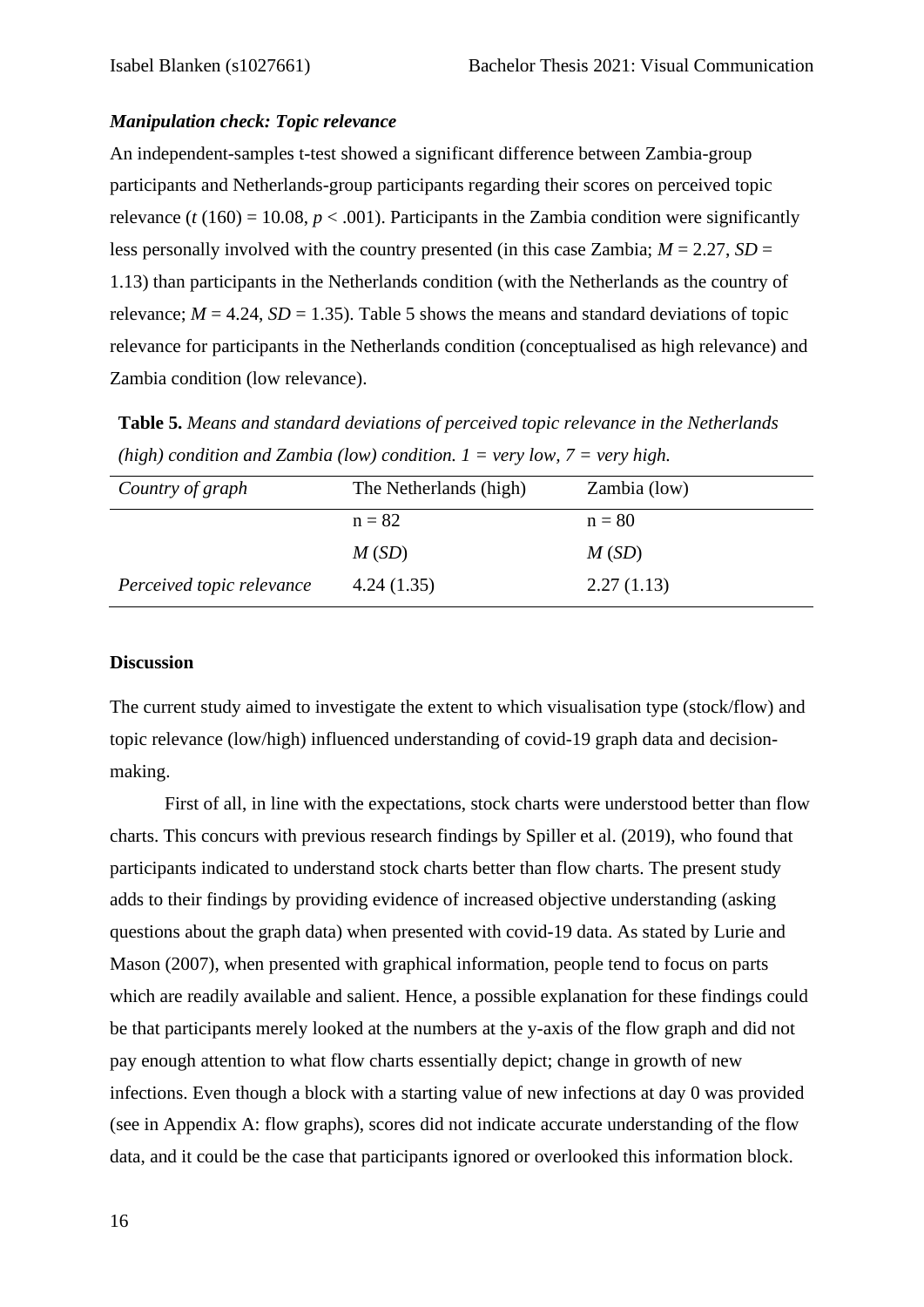Hence, these findings suggest that in general, people tend to experience more difficulties in understanding data presented as flows. Therefore, visual health communication designers can take this into account and design relatively more accessible graphs to communicate health data. It is essential that communication about health (risks) is perceived as accurately as possible in the recipient. As present findings have shown that flow visualisations mitigate understanding, this should be considered when deciding upon the way a message will be conveyed to the general public.

The second main finding aligned with the second hypothesis; visualisation type influenced decision-making. It was found that people in the stock condition indicated a more extreme score regarding the decision to prolong closings of the non-essential stores as compared to scores from participants in the flow condition. These results are in line with previous findings by Sun et al. (2020) who found that manipulating the way the same data is presented leads to different decisions. The scores in both conditions indicated a preference for prolonging the closings of the non-essential stores, which means a decision in the same direction, but the degree to which this decision was made differed between groups (stocks versus flow). A possible explanation for the more extreme scores on the decision-making scale in the stock condition could be that the numbers on the y-axis were higher than the numbers in the flow condition. These higher scores could have been perceived as more severe than the lower scores in the flow condition, and therefore, have led to more extreme scores on prolonging the closings in the stock condition. Moreover, the flow graph ended with a generally decreasing trend of infections, whereas the stock graph seemed to continue increasing. Again, the stock graph could have looked more hazardous in this way and thus led to more extreme scores on the scale. Furthermore, these salient features might have overridden features that provide important information about the graphs such as the title explaining what the data involves. These findings provide important implications for graph designers, as presenting the same data differently can lead to different decisions. Moreover, present results add to existing literature about how different visualisations can influence decision-making (see e.g. Stone et al., 2017; Sun et al., 2020). It must be noted that due to an error in Qualtrics, the decision-making question in the English flow condition was not adequate; it missed the part that described on which day the decision of prolonging the nonessential stores was based: day 45. However, when executing the analysis on decision-making without data from the English flow condition, the results were still significant, which indicates that this error did not necessarily influenced present results.

Contrary to expectations, this study did not demonstrate a significant effect of topic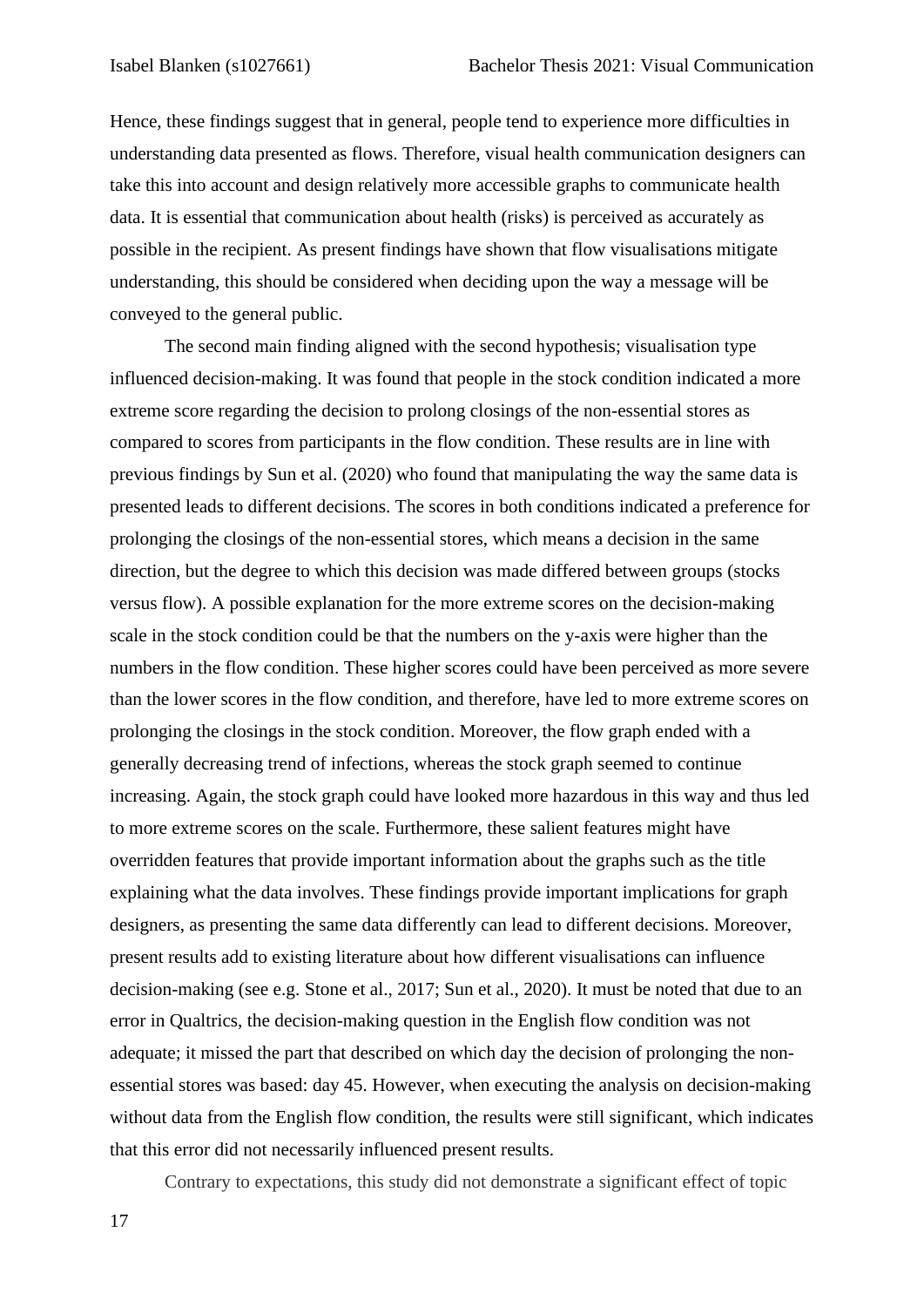relevance on both understanding and decision-making, and thereby, hypotheses 3 and 4 were refuted. Similarly, no significant interaction effects were found of visualisation type and topic relevance on understanding and decision-making, refuting hypotheses 5 and 6. These results indicate that the effect of visualisation type on understanding and decision-making were not moderated or affected by topic relevance, which contradicts the expectations. Even though it was shown that Zambia was perceived as less relevant to participants compared to the Netherlands (demonstrating that Zambia and NL are effective opposites), respondents dealt with the questions similarly. These outcomes showed that the manipulation might not have been checked for in the experiment, which could be due to different factors; the unexpected insignificant outcome could be a result of the online experimental setting. Participants might have focused more on the understanding questions and their performance and unconsciously undermined or overlooked the title of the graphs, including the name of the country (representing the manipulation in this study). Further research could operationalize topic relevance with Zambia and the Netherlands in another way by using these countries in another context: data about current news messages (relating to either Zambia or NL) or visual information about the country's history. Simultaneously, future studies should try to ensure that Zambia and NL are salient parts of the information that is being presented. Another way of testing topic relevance could be to test health communication data about, for instance, breast cancer, and generate participants who are vulnerable to getting breast cancer. Previous studies examining topic relevance in relation to visualisations have focused on engagement and interest in the visualisation (see Peck et al., 2019; Kennedy et al., 2016). Although these studies found effects of topic relevance on information processing and interest, significant effects in this study were absent for understanding graphs and decision-making. However, these studies who found effects used many different types of graphs and/or were of exploratory nature (qualitative analysis). After all, topic relevance in relation to understanding and deciding about visualisation is scarce in the existing literature, and therefore could and should be explored further regarding its operationalization and impact.

Certain limitations have also been recognised in this study. For instance, the ecological validity of the results was somewhat questionable as the study took place in an experimental setting. Additionally, the experiment was held online through a randomized questionnaire, where participants' situational factors were unknown and could not entirely be controlled for, such as possible distractions in all sorts of ways. The unnatural setting of the experiment also limited the topic relevance manipulation. The question is whether respondents would also pay equally much attention to Zambia graphs as compared to NL graphs when reading about it in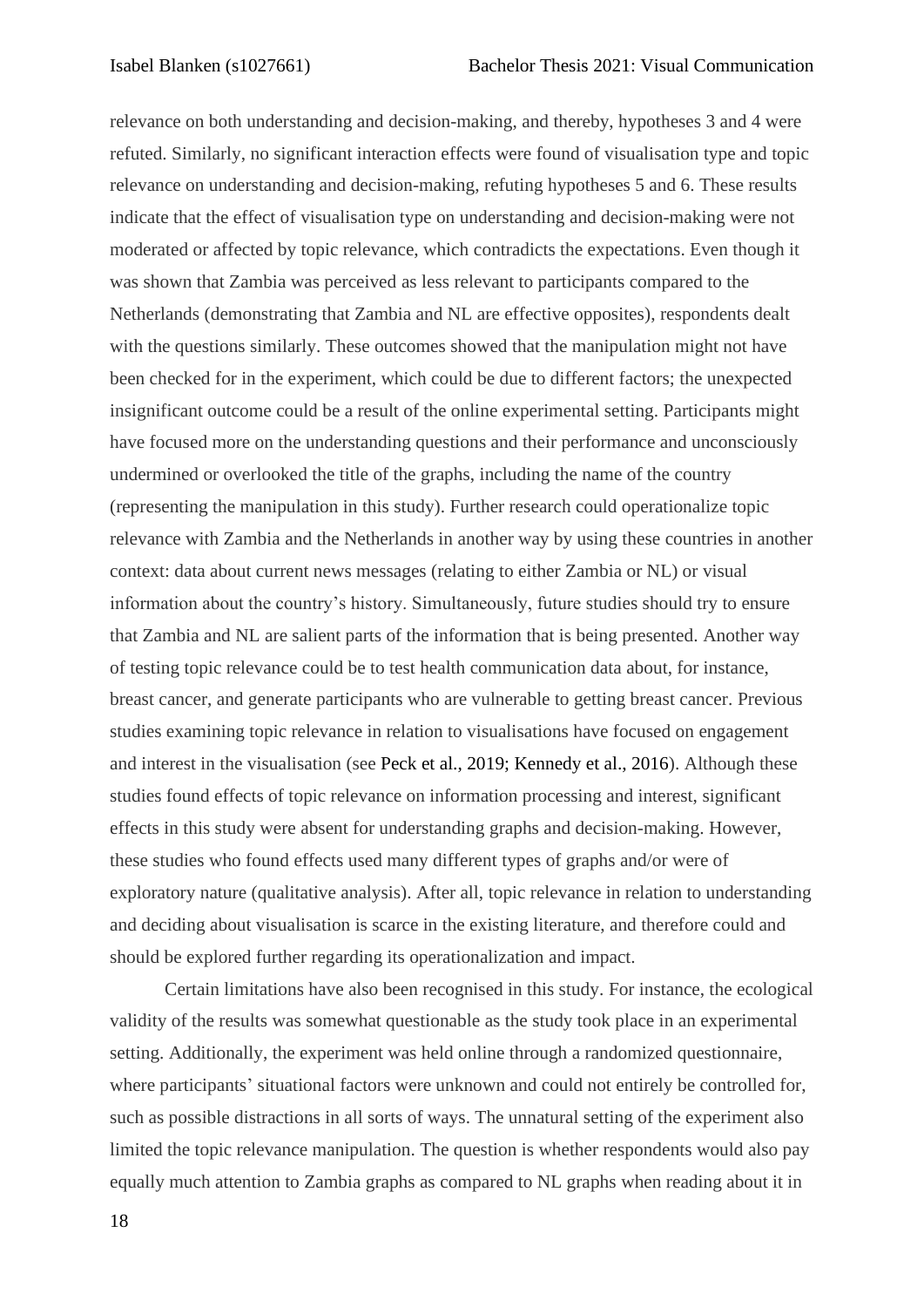a newspaper or on social platforms in a real-world setting. Furthermore, the fact that participants were made aware of the fictional data could have influenced the results. It might have come across as less relevant or harmful when thinking about the fact that the data was fictional. Finally, when reviewing the distribution of participants' characteristics across the experimental conditions, a significant age difference was found between participants in the flow condition and stock condition. However, this age difference was approximately five years, which does not seem to indicate a huge potential impact on the results. Therefore, it does not appear to be a substantial limitation. Nevertheless, it creates areas for potential further research including the impact of age in relation to graph literacy, graph understanding and visualisation research.

To conclude, the present research has shown that the type of visualisation significantly affects both graph understanding and decision-making. The current data have shown that flow graphs were poorly understood as compared to stock graphs. It was also found that people presented with flow data were more lenient towards the decision of reopening non-essential stores compared to stock graph participants. These findings provide important insights for graph designers of health communication: the way a graph is designed can decrease the intended purpose of the message as understanding can be influenced, as well as decisionmaking. Moreover, the results add to existing literature about visualisation types influencing understanding and decision-making. Contrary to the expectations, no significant effects were found for topic relevance, which was a relatively novel research area in the context of graphical visualisation studies. The lack of significant results of topic relevance in the present study creates opportunities and areas for future research. Even though no significant effects of topic relevance were found, the manipulation check analysis showed that Zambia and the Netherlands were evaluated significantly different regarding their perceived relevance. This means that Zambia versus the Netherlands for people living in the Netherlands is an adequate way to operationalize topic relevance, but how Zambia and the Netherlands are embodied in research materials should be carefully considered as the present study did not demonstrate significant outcomes. All in all, this study has contributed to the field of knowledge about visual communication and how it can affect understanding and decision-making.

## **References**

Frewer, L. J., Howard, C., Hedderley, D., & Shepherd, R. (1997). The elaboration likelihood model and communication about food risks. *Risk analysis*, *17*(6), 759-770.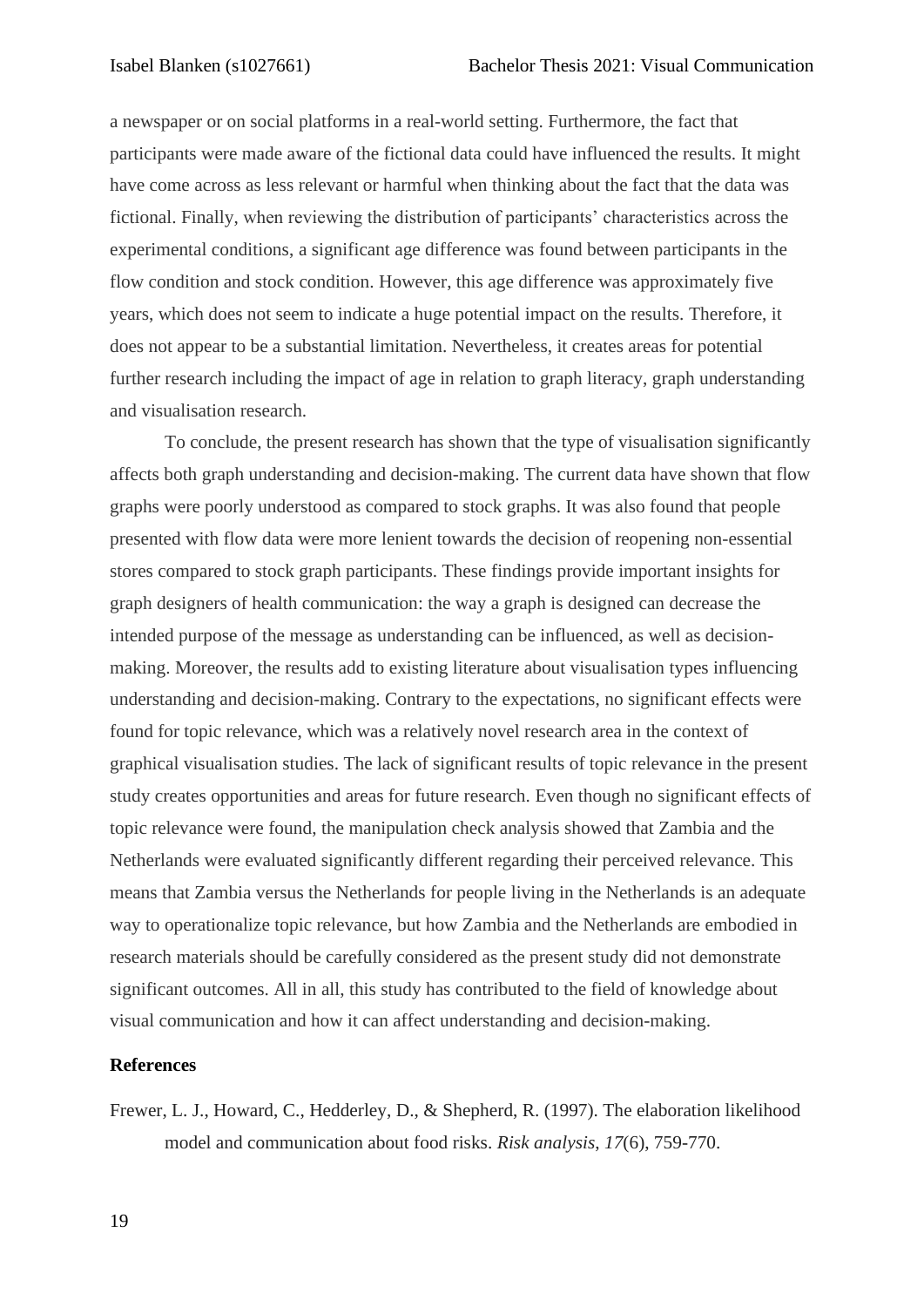- Galesic, M., Garcia-Retamero, R., & Gigerenzer, G. (2009). Using icon arrays to communicate medical risks: Overcoming low numeracy. *Health Psychology*, *28*, 210- 216
- Garcia-Retamero, R., & Galesic, M. (2010). Who profits from visual aids: Overcoming challenges in people's understanding of risks. *Social science & medicine*, *70*(7), 1019- 1025.
- Kennedy, H., & Hill, R. L. (2018). The feeling of numbers: Emotions in everyday engagements with data and their visualisation. *Sociology*, *52*(4), 830-848.
- Kennedy, H., Hill, R. L., Allen, W., & Kirk, A. (2016). Engaging with (big) data visualizations: Factors that affect engagement and resulting new definitions of effectiveness. *First Monday*, *21*(11).
- Lurie, N. H., & Mason, C. H. (2007). Visual representation: Implications for decision making. *Journal of marketing*, *71*(1), 160-177.
- Okan, Y., Stone, E. R., & Bruine de Bruin, W. (2018). Designing graphs that promote both risk understanding and behavior change. *Risk Analysis*, *38*(5), 929-946.
- Padilla, L. M., Creem-Regehr, S. H., Hegarty, M., & Stefanucci, J. K. (2018). Decision making with visualizations: a cognitive framework across disciplines. *Cognitive research: principles and implications*, *3*(1), 1-25.
- Pandey, A. V., Manivannan, A., Nov, O., Satterthwaite, M., & Bertini, E. (2014). The persuasive power of data visualization. *IEEE transactions on visualization and computer graphics*, *20*(12), 2211-2220.
- Peck, E. M., Ayuso, S. E., & El-Etr, O. (2019). Data is personal: Attitudes and perceptions of data visualization in rural Pennsylvania. In *Proceedings of the 2019 CHI Conference on Human Factors in Computing Systems* (pp. 1-12).
- Peebles, D., & Ali, N. (2009). Differences in comprehensibility between three-variable bar and line graphs. In *Proceedings of the thirty-first annual conference of the cognitive science society* (pp. 2938-2943). Lawrence Erlbaum Mahwah, NJ.
- Peebles, D., & Ali, N. (2015). Expert interpretation of bar and line graphs: the role of graphicacy in reducing the effect of graph format. *Frontiers in Psychology*, *6*, 1673.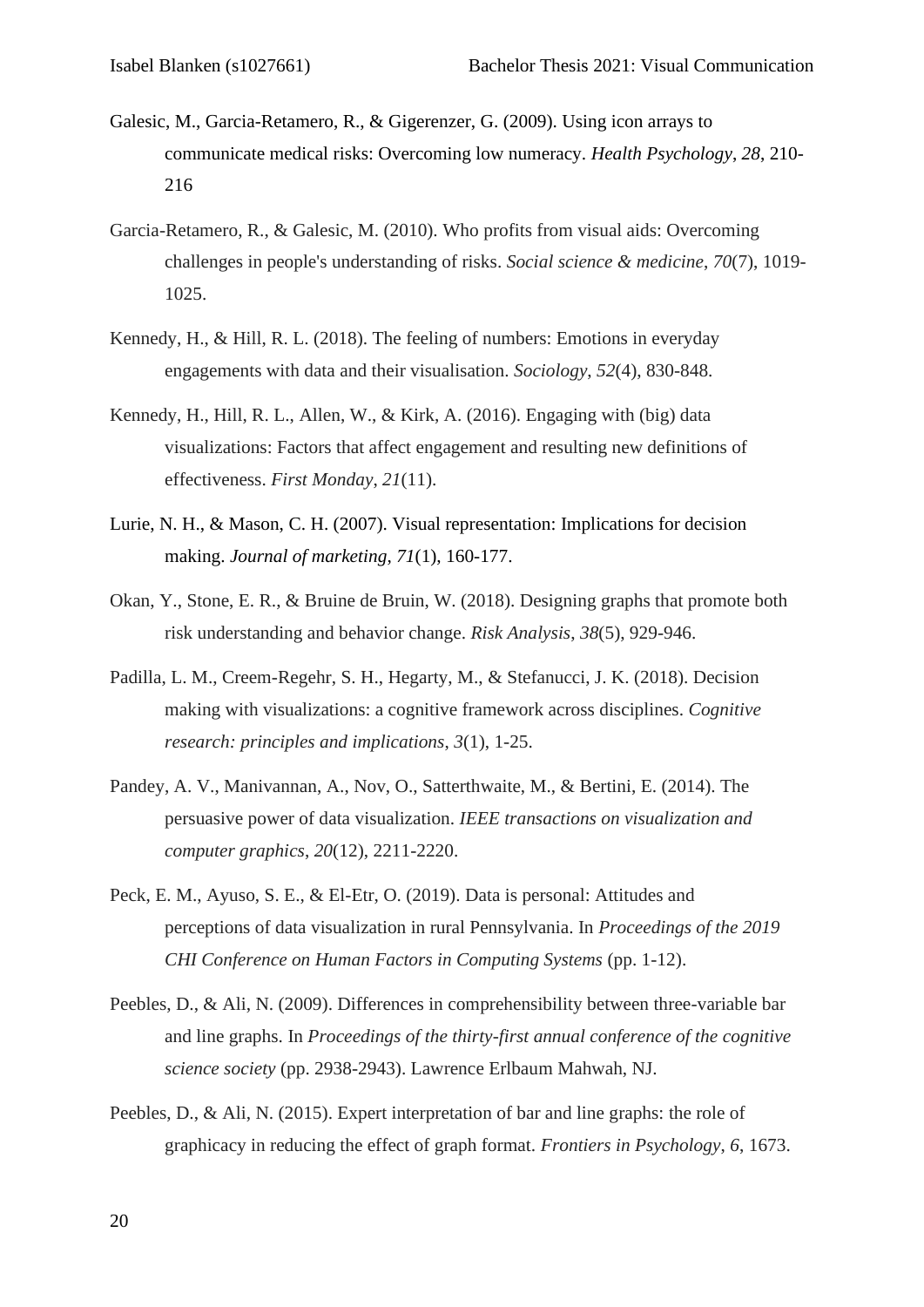- Peters, E., Västfjäll, D., Slovic, P., Mertz, C. K., Mazzocco, K., & Dickert, S. (2006). Numeracy and decision making. *Psychological science*, *17*(5), 407-413.
- Romano, A., Sotis, C., Dominioni, G., & Guidi, S. (2020). The scale of COVID‐19 graphs affects understanding, attitudes, and policy preferences. *Health economics*, *29*(11),1482-1494.
- Spiller, S. A., Reinholtz, N., & Maglio, S. J. (2019). Judgments based on stocks and flows: Different presentations of the same data can lead to opposing inferences. *Management Science*, *66*(5), 2213–2231.<https://doi.org/10.1287/mnsc.2019.3284>
- Stone, E. R., Bruine de Bruin, W., Wilkins, A. M., Boker, E. M., & MacDonald Gibson, J. (2017). Designing graphs to communicate risks: Understanding how the choice of graphical format influences decision making. *Risk analysis*, *37*(4), 612-628.
- Sun, Y., Li, S., Bonini, N., & Su, Y. (2012). Graph‐framing effects in decision making. *Journal of Behavioral Decision Making*, *25*(5), 491-501.
- van Lent, L. G., Sungur, H., Kunneman, F. A., van de Velde, B., & Das, E. (2017). Too far to care? Measuring public attention and fear for Ebola using twitter. *Journal of medical Internet research*, *19*(6), e193. https://doi.org/10.2196/jmir.7219

## **Appendices**

### *Appendix A: Stimuli material (English version)*



Time in days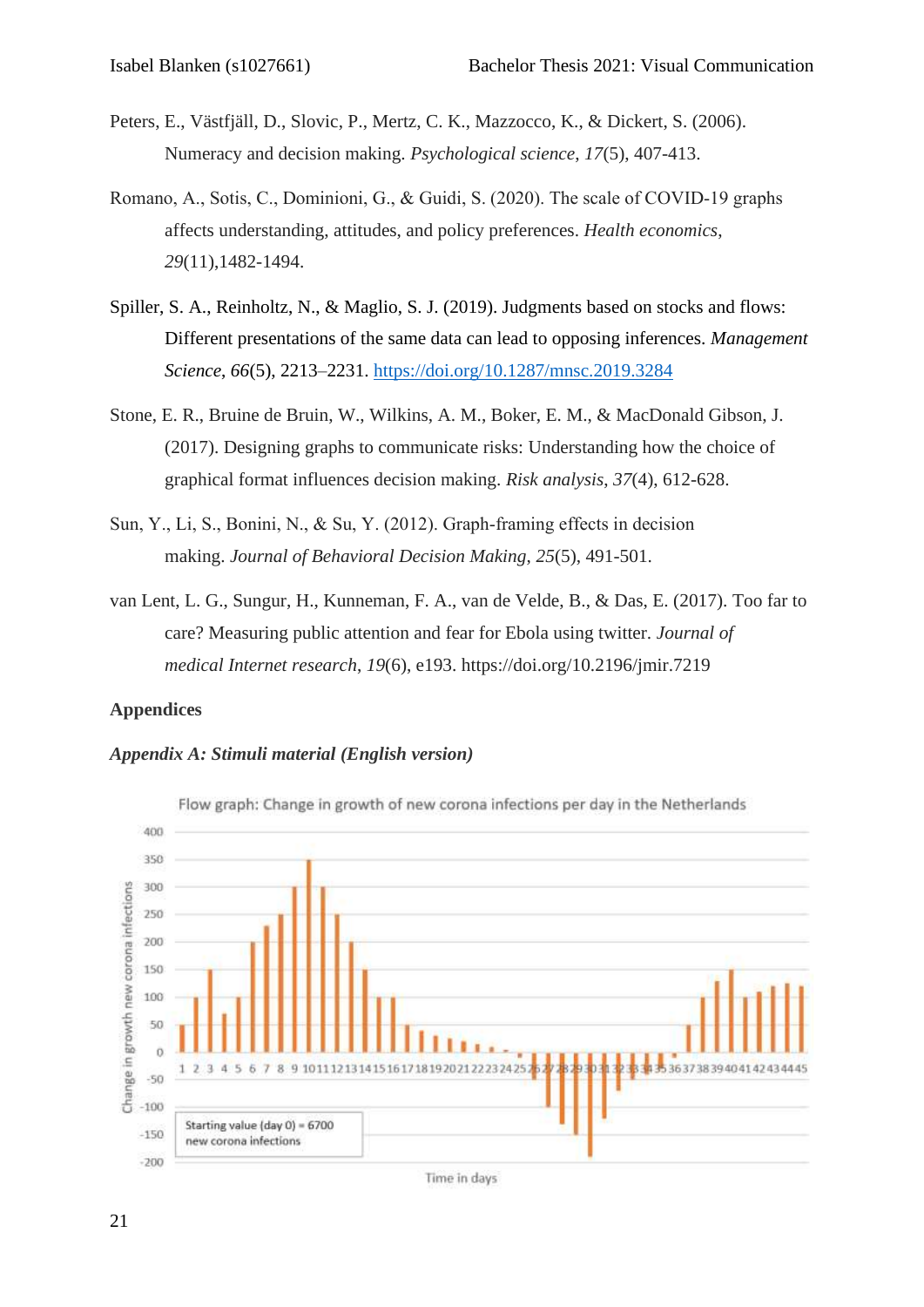

Flow graph: Change in growth of new corona infections per day in Zambia



Stock graph: New corona infections per day in Zambia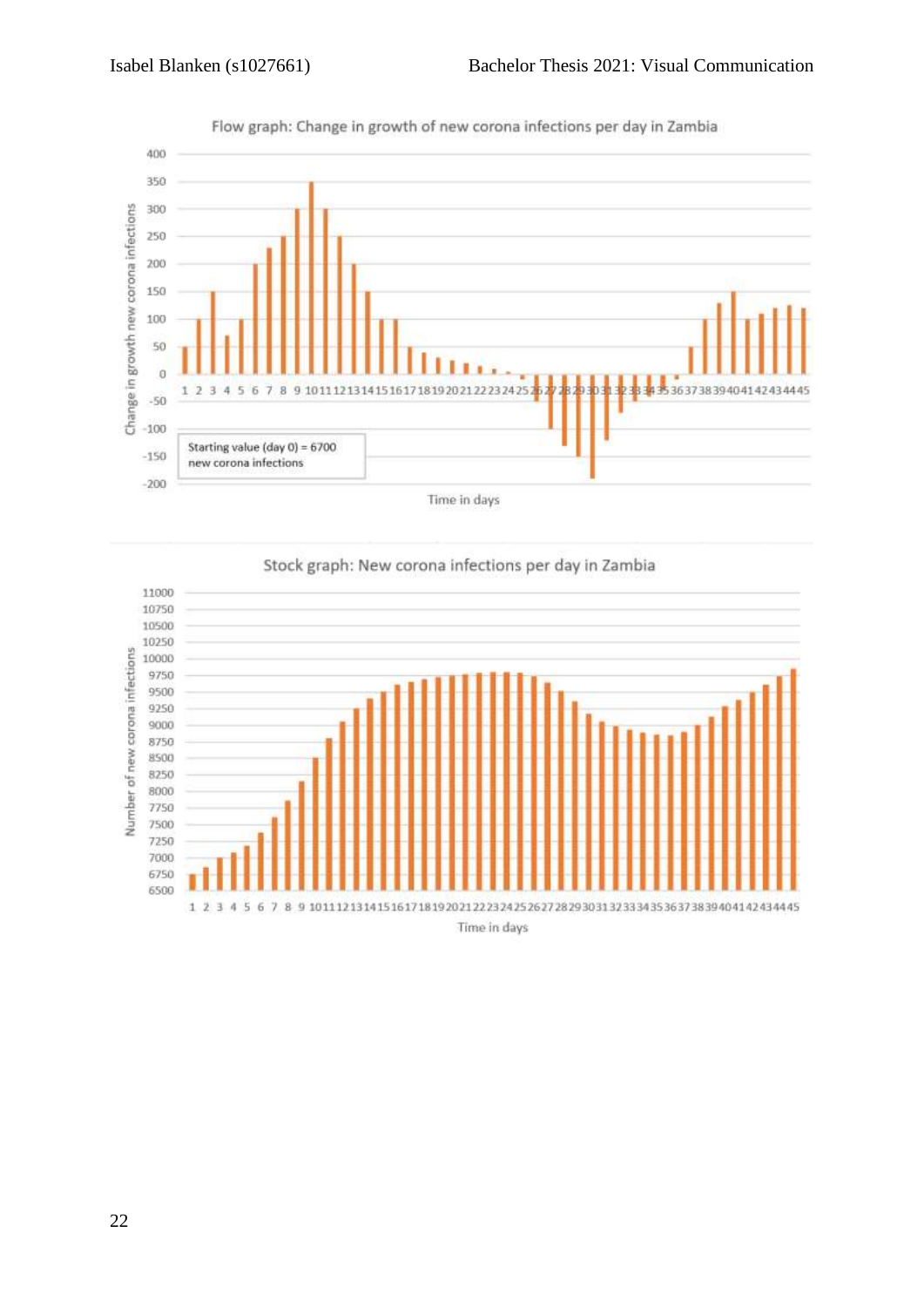

Stock graph: New corona infections per day in the Netherlands

## *Appendix B: Five understanding questions used, also including the correct answers*

- 1. How many new covid cases were registered on **day 3?**
	- **a.** Correct answer *stock*: 7000
	- **b.** Correct answer *flow*: 7000
- 2. Look at **day 3** and **day 4**. Which day shows the biggest increase in new infections compared to the day before? (Option 1: day 3; Option 2: day 4)
	- **a.** Correct answer *stock*: day 3
	- **b.** Correct answer *flow*: day 3
- 3. Compare the period from day 1 to day 10 to the period from day 11 to day 20. Which period shows a stronger rise in infections? (Option 1: day 1-10; Option 2: day 11-20)
	- **a.** Correct answer *stock*: day 11-20
	- **b.** Correct answer *flow*: day 11-20
- 4. What is the difference in the number of new infections between **day 12** and **day 13**?
	- **a.** Correct answer *stock*: [150, 250]
	- **b.** Correct answer *flow*: 200
- 5. On which day did the decrease of covid-19 infections start to slow down?
	- **a.** Correct answer *stock*: [30, 31, 32]
	- **b.** Correct answer *flow*: [30, 31]

*Appendix C: Statement of own work*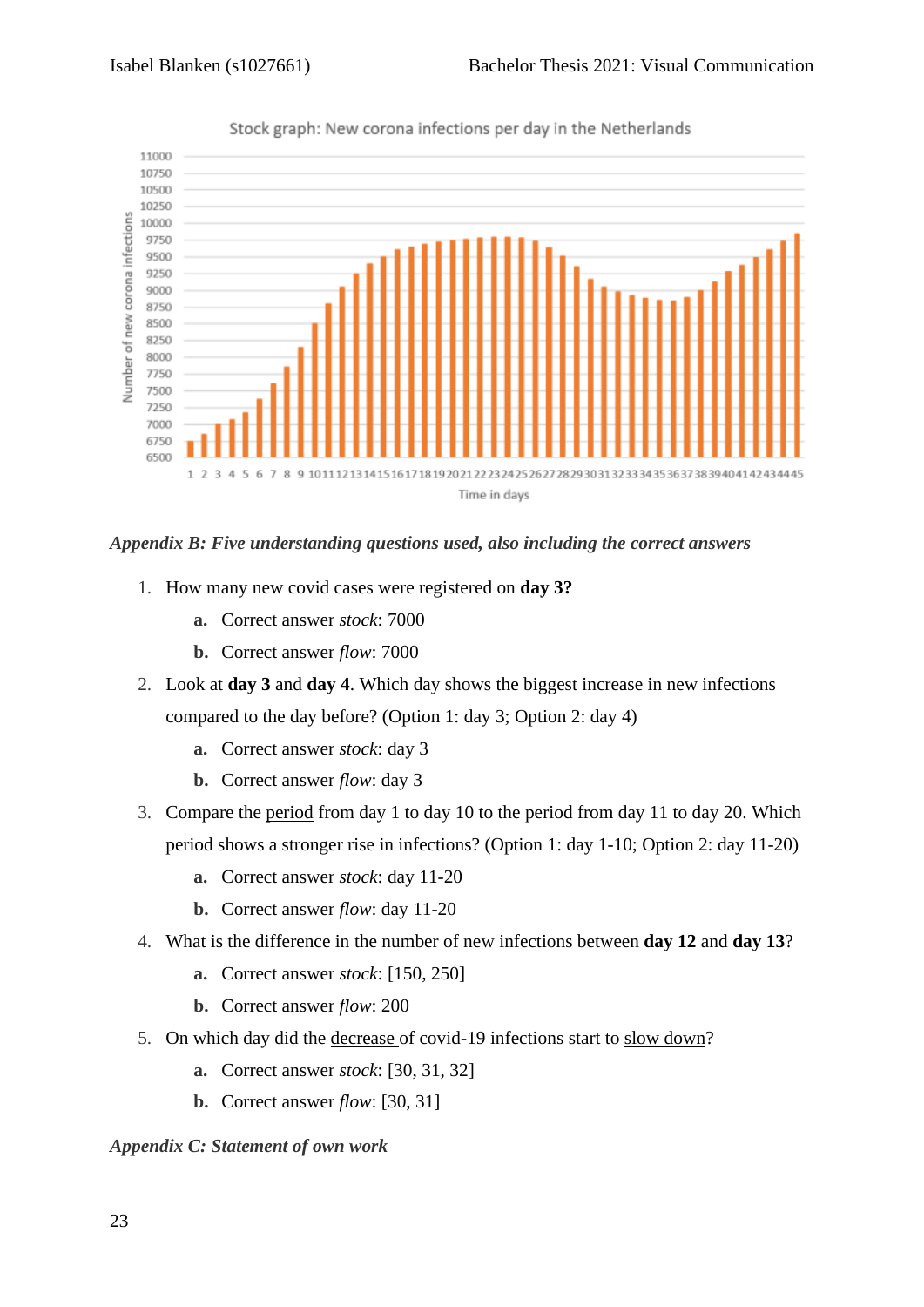## CIW English

# **Statement of Own Work**

Student name: Isabel Blanken Student number:  $s1027661$ 

PLAGIARISM is the presentation by a student of an assignment or piece of work which has in fact been copied in whole or in part from another student's work, or from any other source (e.g. published books or periodicals or material from Internet sites), without due acknowledgement in the text.

### DECLARATION:

- a. I hereby declare that I am familiar with the faculty manual [\(https://www.ru.nl/facultyofarts/stip/rules-guidelines/rules/fraud-plagiarism/](https://www.ru.nl/facultyofarts/stip/rules-guidelines/rules/fraud-plagiarism/) ) and with Article 16 "Fraud and plagiarism" in the Education and Examination Regulations for the Bachelor's programme of Communication and Information Studies.
- b. I also declare that I have only submitted text written in my own words.
- c. I certify that this thesis is my own work and that I have acknowledged all material and sources used in its preparation, whether they be books, articles, reports, lecture notes, and any other kind of document, electronic or personal communication.

Signed:

Place and date: Huissen, 06-06-21

*Appendix D: Checklist EACH*

# **Checklist EACH**(version 1.6, november 2020)

*You fill in the questions by clicking on the square next to the chosen answer* □ *After clicking, a cross will appear in this square* ⊠

1. Is a health care institution involved in the research?

*Explanation: A health care institution is involved if one of the following (A/B/C) is the case:*

- A. One or more employees of a health care institution is/are involved in the research as principle or in the carrying out or execution of the research.
- B. The research takes place within the walls of the health care institution and should, following the nature of the research, generally not be carried out outside the institution.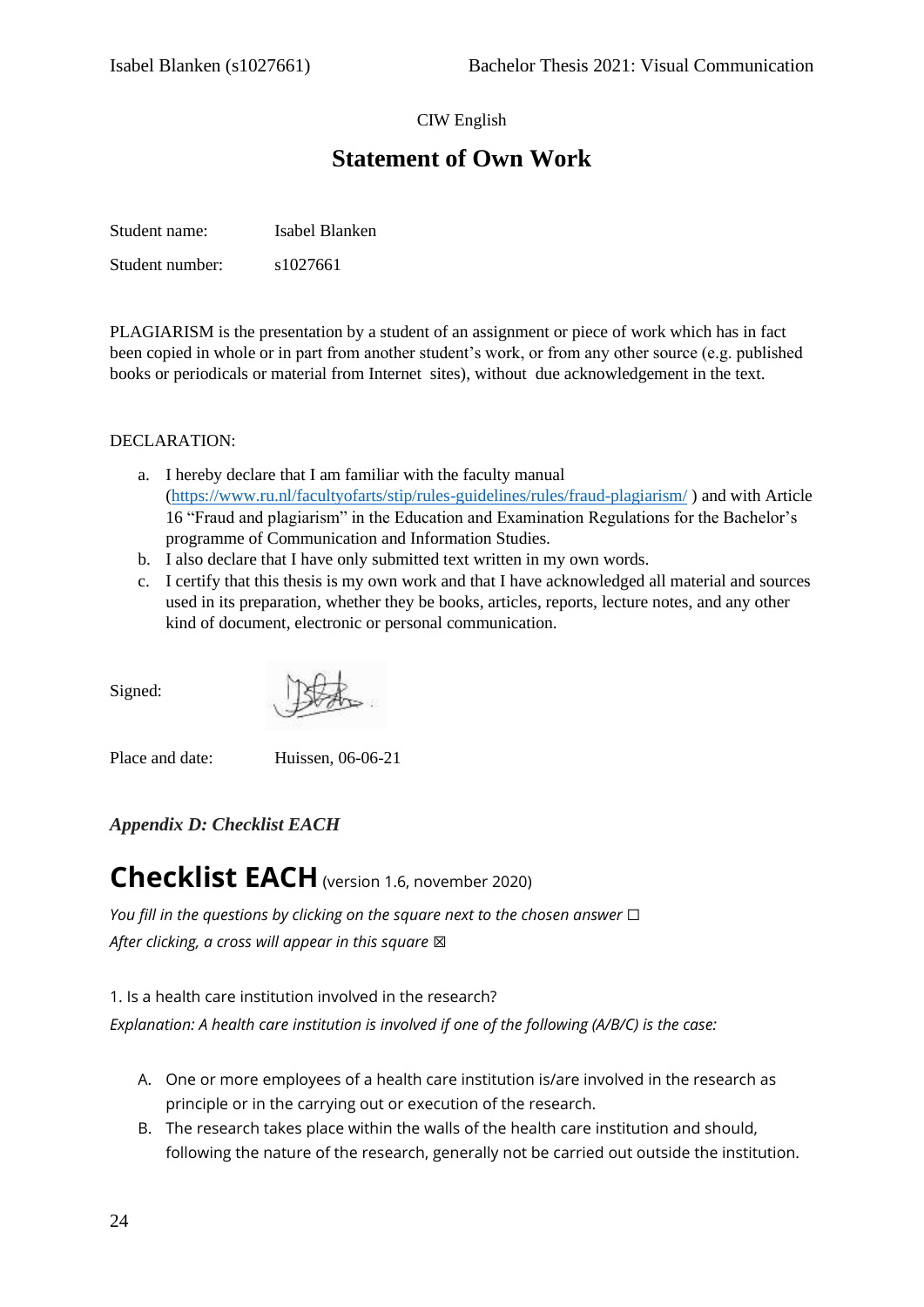C. Patients / clients of the health care institution participate in the research (in the form of treatment).

 $\boxtimes$  No  $\rightarrow$  continue with questionnaire

 $\Box$  Yes  $\rightarrow$  Did a Dutch Medical Institutional Review Board (MIRB) decide that the Wet Medisch Onderzoek (Medical Research Involving Human Subjects Act) is not applicable?  $\Box$  Yes  $\rightarrow$  continue with questionnaire

 $\Box$  No  $\rightarrow$  This application should be reviewed by a Medical Institutional Review Board, for example, the Dutch [CMO Regio Arnhem Nijmegen](https://www.radboudumc.nl/over-het-radboudumc/kwaliteit-en-veiligheid/commissie-mensgebonden-onderzoek/commissie-mensgebonden-onderzoek)  $\rightarrow$  end of checklist

2. Do grant providers wish the protocol to be assessed by a recognised MIRB?

 $\boxtimes$  No  $\rightarrow$  continue with questionnaire

 $\Box$  Yes  $\rightarrow$  This application should be reviewed by a Medical Institutional Review Board, for example, the Dutch  $CMO$  Regio Arnhem Nijmegen  $\rightarrow$  end of checklist

3. Does the research include [medical-scientific research](https://www.radboudumc.nl/getmedia/0b5ede41-e1b1-4cb8-b65b-2de50588d837/WMO-reikwijdte_niet-WMO.aspx) that might carry risks for the participant?  $\boxtimes$  No  $\rightarrow$  continue with questionnaire

 $\Box$  Yes  $\rightarrow$  This application should be reviewed by a Medical Institutional Review Board, for example, the Dutch [CMO Regio Arnhem Nijmegen](https://www.radboudumc.nl/over-het-radboudumc/kwaliteit-en-veiligheid/commissie-mensgebonden-onderzoek/commissie-mensgebonden-onderzoek)  $\rightarrow$  end of checklist

## **Standard research method**

4. Does this research fall under one of the stated [standard research methods](https://etc.science.ru.nl/downloads/standard_research_methods_v1.2.pdf) of the Faculty of Arts or the Faculty of Philosophy, Theology and Religious Studies?

☒ Yes → **8: standard field research** → continue with questionnaire

 $\Box$  No  $\rightarrow$  assessment necessary, end of checklist

## **Participants**

- 5. Is the participant population a healthy one?
	- $\boxtimes$  Yes  $\rightarrow$  continue with questionnaire
	- $\Box$  No  $\rightarrow$  assessment necessary, end of checklist  $\rightarrow$  [go to assessment procedure](https://www.radboudnet.nl/facultyofarts/research/ethics-assessment-committee-humanities/the-procedure/assessment-procedure-for-research-projects/)

6. Will the research be conducted amongst minors (<16 years of age) or amongst (legally) incapable persons?

- $□$  Yes  $→$  assessment necessary, end of checklist  $→$  [go to assessment procedure](https://www.radboudnet.nl/facultyofarts/research/ethics-assessment-committee-humanities/the-procedure/assessment-procedure-for-research-projects/)
- $\boxtimes$  No  $\rightarrow$  continue with questionnaire

## **Method**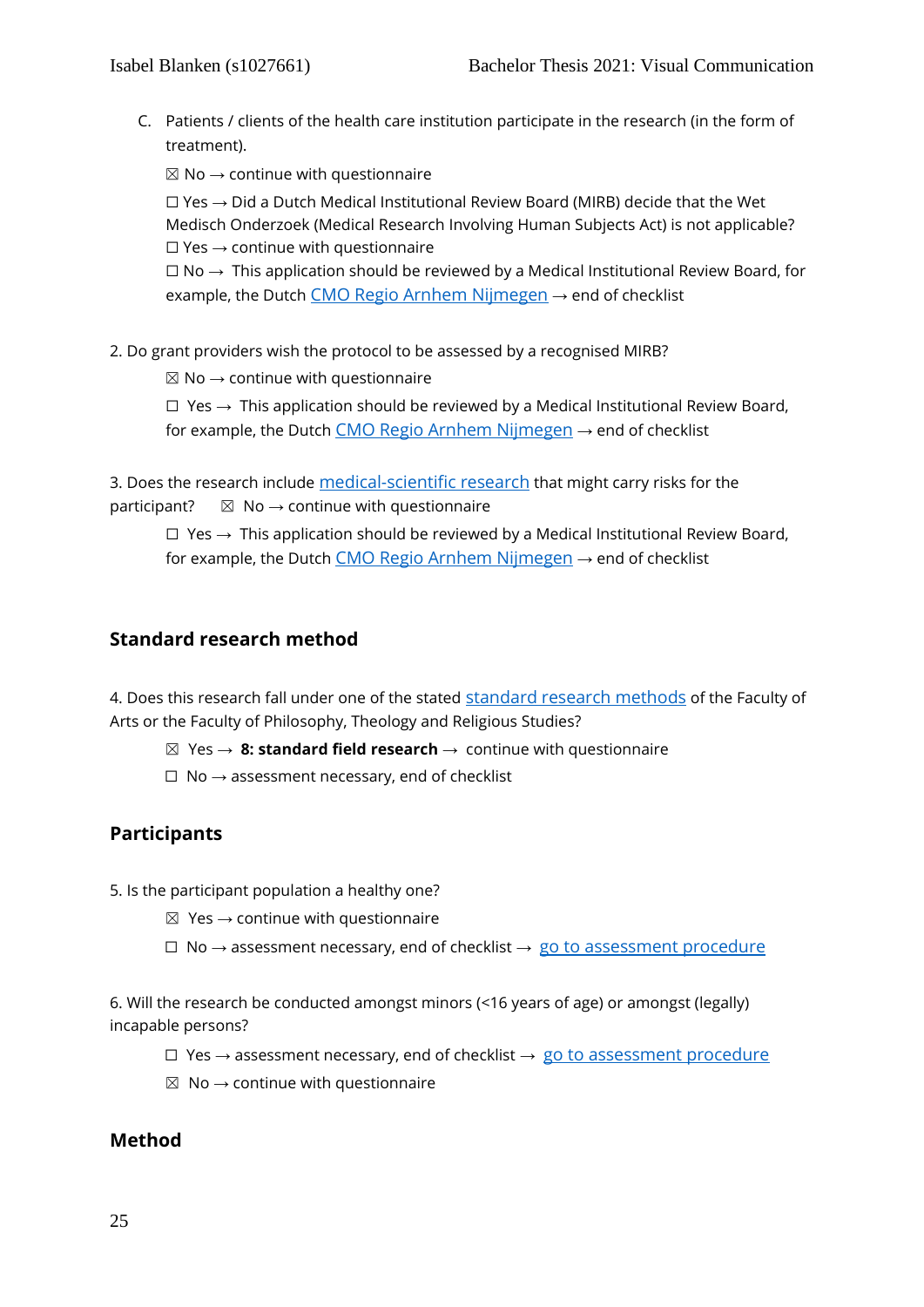7. Is a method used that makes it possible to produce a coincidental finding that the participant should be informed of?

- $□$  Yes  $→$  assessment necessary, end of checklist  $→$  [go to assessment procedure](https://www.radboudnet.nl/facultyofarts/research/ethics-assessment-committee-humanities/the-procedure/assessment-procedure-for-research-projects/)
- $\boxtimes$  No  $\rightarrow$  continue with questionnaire

8. Will participants undergo treatment or are they asked to perform certain behaviours that can lead to discomfort?

- $□$  Yes  $→$  assessment necessary, end of checklist  $→$  [go to assessment procedure](https://www.radboudnet.nl/facultyofarts/research/ethics-assessment-committee-humanities/the-procedure/assessment-procedure-for-research-projects/)
- $\boxtimes$  No  $\rightarrow$  continue with questionnaire

9. Are the estimated risks connected to the research minimal?

- $\Box$  No  $\rightarrow$  assessment necessary, end of checklist  $\rightarrow$  [go to assessment procedure](https://www.radboudnet.nl/facultyofarts/research/ethics-assessment-committee-humanities/the-procedure/assessment-procedure-for-research-projects/)
- $\boxtimes$  Yes  $\rightarrow$  continue with questionnaire

10. Are the participants offered a different compensation than the usual one?

- $□$  Yes  $→$  assessment necessary, end of checklist  $→$  [go to assessment procedure](https://www.radboudnet.nl/facultyofarts/research/ethics-assessment-committee-humanities/the-procedure/assessment-procedure-for-research-projects/)
- $\boxtimes$  No  $\rightarrow$  continue with questionnaire
- 11. Should [deception](https://www.radboudnet.nl/facultyofarts/research/ethics-assessment-committee-humanities/protocol/protocol-ethics-assessment-research/#H39) take place, does the procedure meet the standard requirements?
	- $□$  No → assessment necessary, end of checklist  $→$  [go to assessment procedure](https://www.radboudnet.nl/facultyofarts/research/ethics-assessment-committee-humanities/the-procedure/assessment-procedure-for-research-projects/)
	- $\boxtimes$  Yes  $\rightarrow$  continue with questionnaire
- 12. Are the standard regulations regarding [anonymity and privacy](https://www.radboudnet.nl/facultyofarts/research/ethics-assessment-committee-humanities/protocol/protocol-ethics-assessment-research/#H38) met?
	- $\Box$  No  $\rightarrow$  assessment necessary, end of checklist  $\rightarrow$  [go to assessment procedure](https://www.radboudnet.nl/facultyofarts/research/ethics-assessment-committee-humanities/the-procedure/assessment-procedure-for-research-projects/)
	- $\boxtimes$  Yes  $\rightarrow$  continue with questionnaire

## **Conducting the research**

- 13. Will the research be carried out at an external location (such as a school, hospital)?
	- $\boxtimes$  No  $\rightarrow$  continue with questionnaire
	- ☐ Yes→ Do you have/will you receive written permission from this institution?
		- $\Box$  No  $\rightarrow$  assessment necessary, end of checklist  $\rightarrow$  go to assessment

[procedure](https://www.radboudnet.nl/facultyofarts/research/ethics-assessment-committee-humanities/the-procedure/assessment-procedure-for-research-projects/)

 $\Box$  Yes  $\rightarrow$  continue with questionnaire

14. Is there a contact person to whom participants can turn to with questions regarding the research and are they informed of this?

- $\Box$  No  $\rightarrow$  assessment necessary, end of checklist  $\rightarrow$  [go to assessment procedure](https://www.radboudnet.nl/facultyofarts/research/ethics-assessment-committee-humanities/the-procedure/assessment-procedure-for-research-projects/)
- $\boxtimes$  Yes  $\rightarrow$  continue with questionnaire